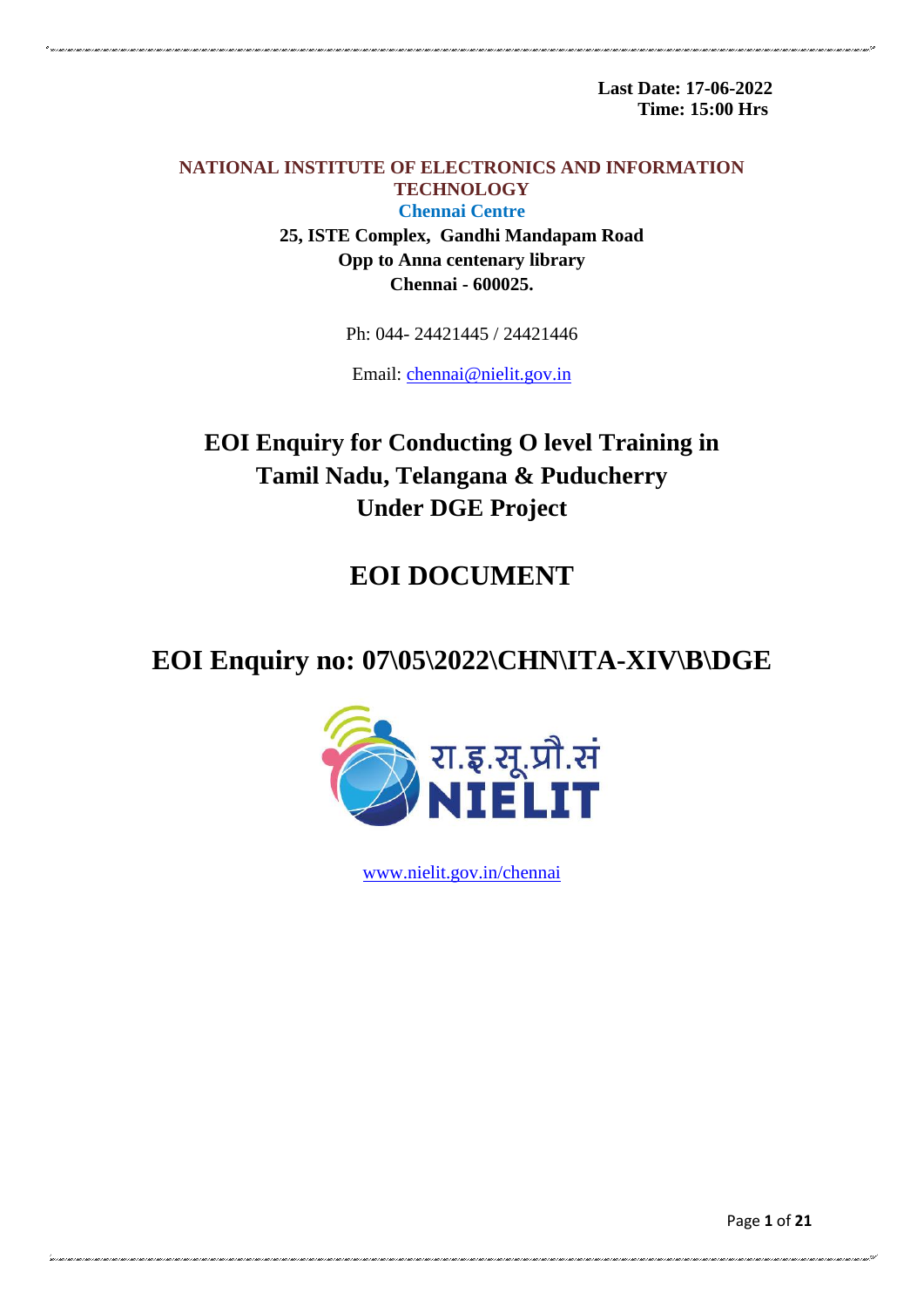| Sr. NO              | <b>Title</b>                        | Page |
|---------------------|-------------------------------------|------|
| $\mathbf{1}$        | About NIELIT & Chennai<br>Centre    | 03   |
| $\overline{2}$      | Invitation of EOI                   | 04   |
| 3                   | Scope of work                       | 05   |
| 4                   | Criteria for Empanelment            | 06   |
| 5                   | Procedure for Submission            | 06   |
| 6                   | Guidelines for sending EOI          | 07   |
| 7                   | Validity of EOI Submitted           | 07   |
| 8                   | Disclaimer                          | 08   |
| <b>Annexure-I</b>   | <b>Details of Training Programs</b> | 09   |
| <b>Annexure-II</b>  | <b>Covering Letter Format</b>       | 12   |
| <b>Annexure-III</b> | <b>Application Format</b>           | 13   |
| <b>Annexure-IV</b>  | Draft MoU<br>16                     |      |

# **Index**

.<br>ואת היה הארגאה הארגאה הארגאה הארגאה הארגאה הארגאה הארגאה הארגאה הארגאה אז הארגאה הארגאה הארגאה הארגאה הארגאה ה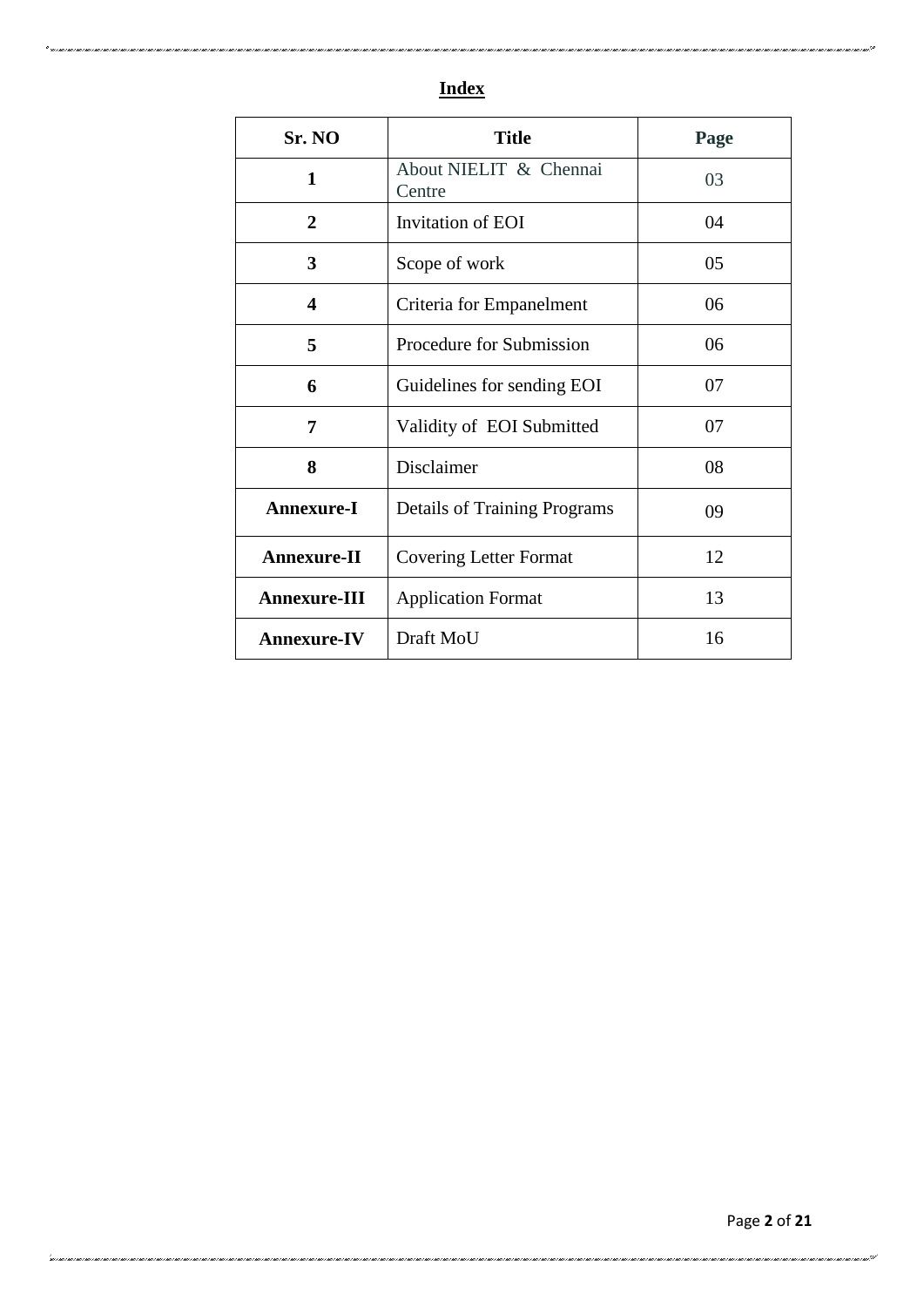# **1. About NIELIT & Chennai Centre**

National Institute of Electronics & Information Technology (NIELIT), an Autonomous Scientific Society under the administrative control of Ministry of Electronics & Information Technology (MoE & IT), Government of India, was set up to carry out Human Resource Development and related activities in the area of Information, Electronics & Communications Technology (IECT). NIELIT is engaged both in Formal & Non-Formal Education in the area of IECT besides development of industry oriented quality education and training programmes in the state-of-the-art areas. NIELIT has endeavoured to establish standards to be the country"s premier institution for Examination and Certification in the field of IECT. It is also one of the National Examination Body, which accredits institutes/organizations for conducting courses in IT in the non-formal sector.

As on date, NIELIT has forty three (43) centers located at Agartala, Aizawl, Ajmer, Alawalpur, Aurangabad, Bhubaneswar, Calicut, Chandigarh, Chennai, Chuchuyimlang, Churachandpur, Delhi, Dibrugarh, Gangtok, Gorakhpur, Guwahati, Haridwar, Imphal, Itanagar, Jammu, Jorhat, Kohima, Kolkata, Kokrajhar, Kurukshetra, Lakhanpur, Leh, Lucknow, Lunglei, Majuli, Mandi, Pasighat, Patna, Pali, Ranchi, Senapati, Shillong, Shimla, Silchar, Srinagar, Tezpur, Tura and Tezu with its Headquarters at New Delhi. It is also well networked throughout India with the presence of about 700 + institutes.

Over the last two decades, NIELIT has acquired very good expertise in IT training, through its wide repertoire of causes, ranging from "O" Level (Foundation), "A" Level (Advance Diploma), 'B' Level (MCA equivalent), 'C' Level (M-Tech level), IT literacy courses such as CCC (Course on Computer Concept), BCC (Basic Computer Course) and other such long term and short term course in the non formal sector like courses on Information Security, ITeS-BPO(Customer Care/Banking), Computer Hardware Maintenance (CHM-O/A level), Bio-Informatics(BI-O/A/B level), ESDM etc, besides, high end courses offered by NIELIT Centres at Post-Graduate level (M.Tech) in Electronics Design & Technology, Embedded Systems etc. which are not normally offered by Universities/Institutions in the formal sector, in association with the respective state Universities.

The basket of activities of NIELIT is further augmented by the wide range of projects that it undertakes. NIELIT has demonstrated its capability and capacity to undertake R&D projects, consultancy services, turnkey projects in office automation, software development, website development etc. NIELIT is also the nodal implementing agency on behalf of DeitY for Data Digitization of the population of 15 assigned States and 2 Union Territories for the creation of National Population Register (NPR) project of Registrar General of India (RGI).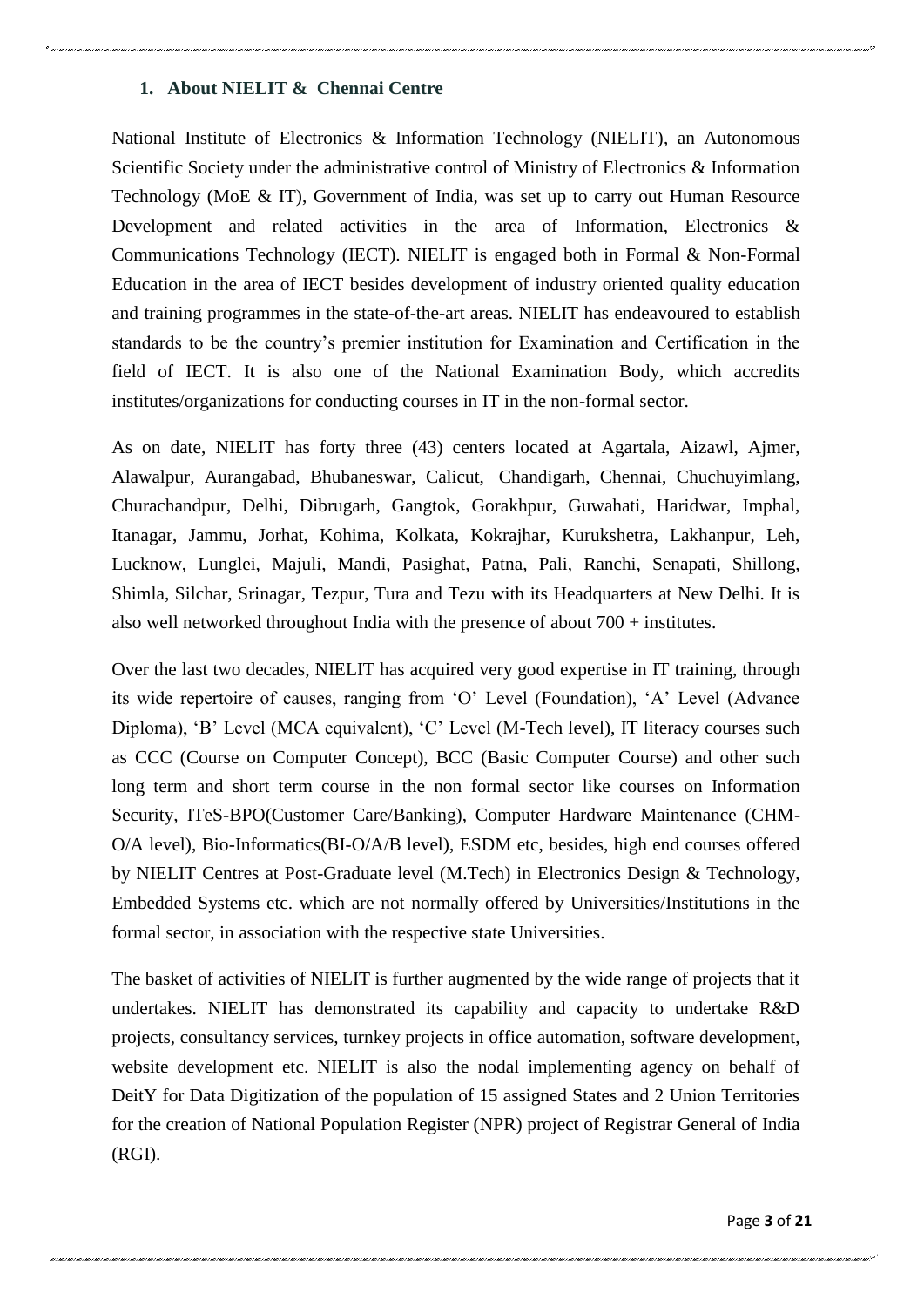NIELIT is also successfully executing the Agriculture Census and Input Survey project under which tabulation of about 10 crore data records have to be done. NIELIT has planned a roadmap for adopting appropriate pedagogy for metamorphosing NIELIT into an Institute of National Importance.

NIELIT Chennai was set up in 2010 as a centre of NIELIT. The NIELIT is governed by the Governing Council chaired by the Hon"ble Minister of Electronics and Information Technology, Government of India and managed by the Management board chaired by the Secretary, MeitY, Government of India. The executive committee of the NIELIT Chennai chaired by the Director reports to the Director General, NIELIT and has two representatives nominated by the Tamil Nadu state government and one representative each from the academia and Industry in the region.

Over the years, NIELIT Chennai has established itself as one of the premier institutions providing affordable quality education as per the job market requirements for candidates from all over India in state-of-the-art fields like information security, cloud computing, data science, AI, VLSI, embedded systems, industrial IoT, electronic product design and automotive electronics. NIELIT Chennai imparts training in online, blended and class room modes delivered with the help of modern ICT tools including virtual labs. The operational jurisdiction of NIELIT Chennai coveres Tamil Nadu, Andhra Pradesh, Telangana, Puducherry and Andaman & Nicobar. NIELIT Chennai has a profound experience of implementing various capacity building projects of the central and the state governments for empowering the weaker sections of the society and to bridge the skill gaps of the industry in IECT sector.

The NIELIT Chennai has following objective

- To provide the best possible educational facilities for training youngsters for their career in emerging specializations.
- To develop educational programmes, organize short-term intensive courses, workshop and seminars on current technological developments.
- To develop strong collaboration with other academic and research institutions in the region
- To provide research  $\&$  development, consultancy  $\&$  service to the industries, government & civic organizations.

#### **2. Invitation for EOI.**

2.1 NIELIT Chennai Centre invites Expression of Interest (EOI) from democratic, secular and independent service organization/society registered under the Societies Registration Act, and imparting education and development works for SC/ST jobseekers at Tamil Nadu, Telangana & Puducherry / Colleges (conducting regular Computer science or Electronics Degree/ Diploma approved by UGC/AICTE/DoTE) located within the city limit of Tamil Nadu, Telangana & Puducherry to provide infrastructure and mobilize candidates to conduct NIELIT "O"-Level Courses (1 Year Part time) for SC/ST job seekers with stipend. This scheme is sponsored by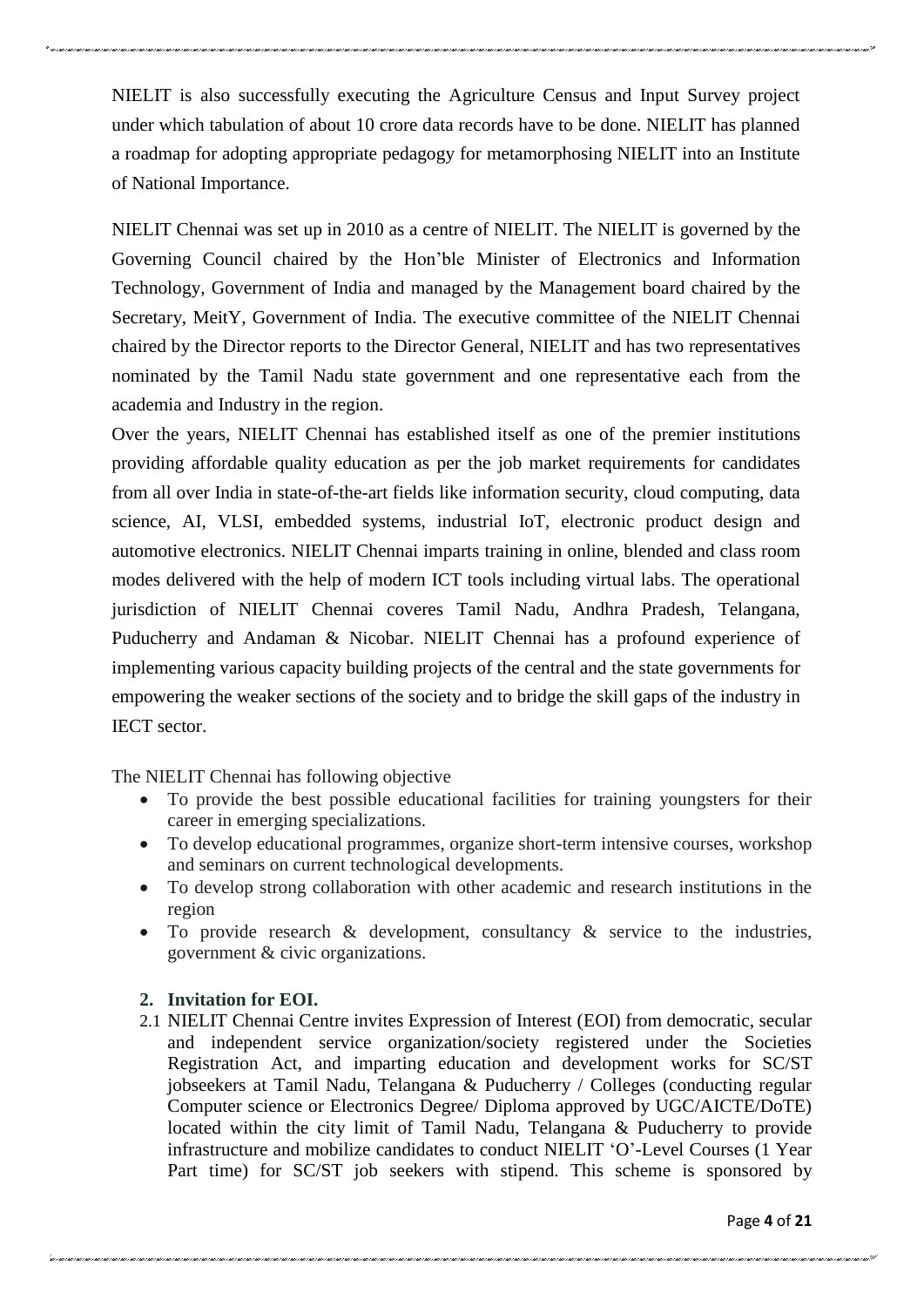Directorate General of Employment (DGE), New Delhi. The detailed infrastructure requirement is given in Annexure – I.

- 2.2 Interested applicants are advised to study the EOI document carefully. Submission of EOI shall be deemed to have been done after careful study and examination of the EOI document with full understanding of its implications.
- 2.3 Interested applicants may download the format and other documents related to EOI from the website **[www.nielit.gov.in/chennai](http://www.nielit.gov.in/chennai)**
- 2.4 Interested applicants should submit EOI cost (non-refundable) along with EOI of Rs 1,000/- (Rupees one thousand only) (Inclusive of GST) online or in the form of demand draft in-favour of "NIELIT Chennai" payable at Chennai or through online banking (Account No: 31185720641 Branch: Kottur (Chennai), IFS Code: SBIN0001669, Bank: State Bank of India). Failure to do so will result in rejection of the EOI. (Institution run by the Government (State & Central) are exempted from the above fee)
- 2.5 The EOI document must be delivered to the below address by **15:00hrs** on 17<sup>th</sup> June, 2022. Bids received after the specified date and time shall not be considered.

The Director NIELIT Chennai, ISTE Complex, Opp. to Anna centenary Library, 25, Gandhi Mandapam Road, Chennai – 600025.

# **3. Scope of Work**

- 3.1 The applicant would be required to study the objective of the proposed training program and its deliverables. The broad areas of scope of work includes, mobilization of trainees as per the guideline of NIELIT and SREO, CGC, registration, imparting training & placement. The areas of training, curriculum, duration and related information are given in **Annexure-I**
- 3.2 Provide required infrastructure and conduct the training program as per the course requirement & schedule decided.
- 3.3 Depending upon the geographical area of coverage and for the transport convenience of the trainees identified, more than one training institute may be identified, if required. Training provider shall be responsible for implementing the program allotted to the institute by NIELIT Chennai Centre.
- 3.4 Training provider shall be responsible for placement of at least 80% of the candidates allotted to the institute by NIELIT Chennai Centre.
- 3.5 The selected / empanelled organisation shall be considered for conducting the training initially for one year which may be extended depending on performance/requirement for the second and subsequent batch of training.
- 3.6 The applicant institution has to quote the **training fee per candidate per month** as per row number 18 of Annexure – III, this amount should be inclusive of all taxes.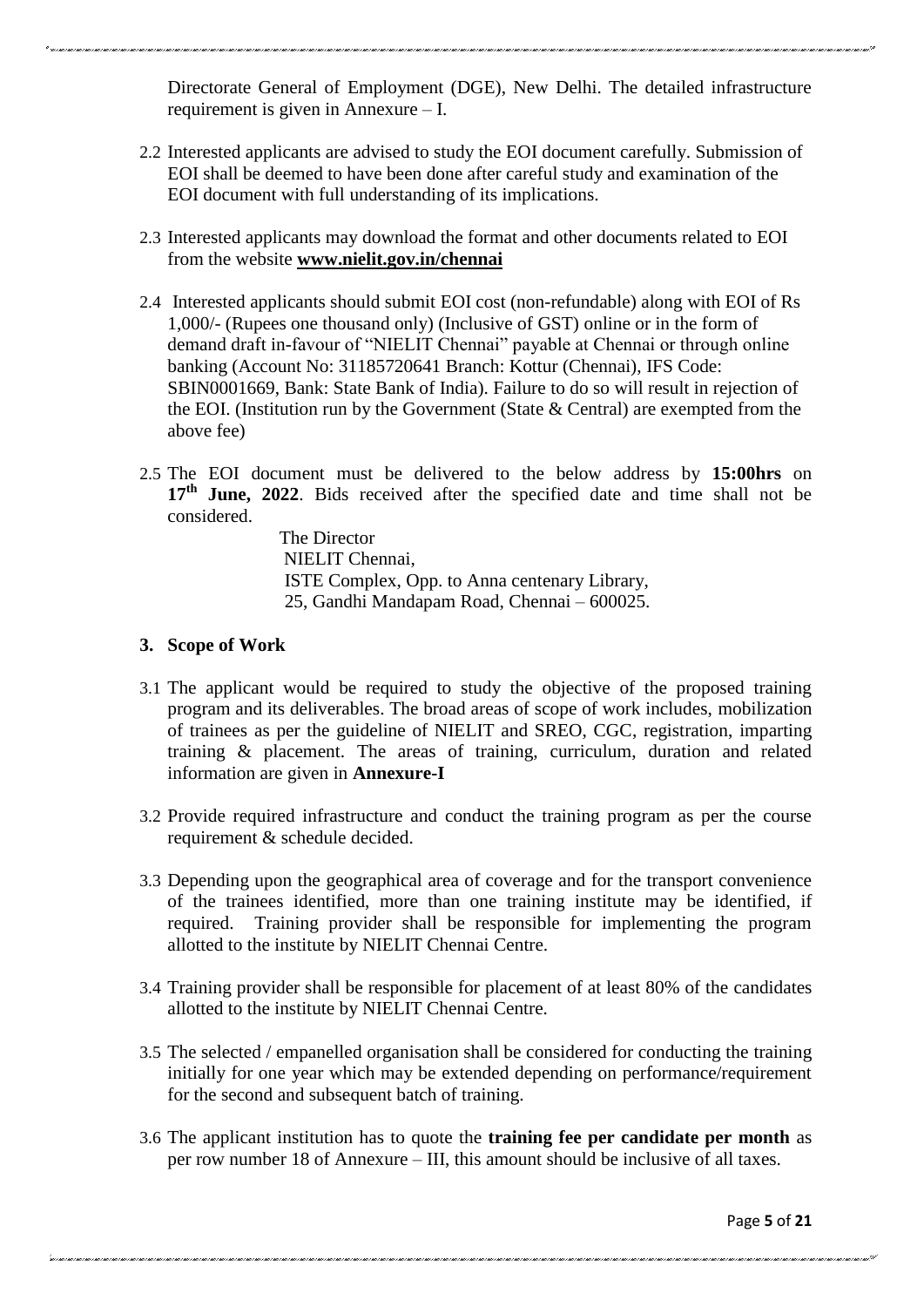- 3.7 The institute has to provide tax invoice during settlement. In view of this, proper registration with GST / income tax, etc. is required. The applicant institution is requested to refer Annexure – I for calculating the estimated fee per candidate which include the services required, Infrastructure, manpower requirement etc.
- 3.8 Selected training partner should apply for NIELIT "O" Level accreditation and get accreditation within three months from award of work order, if they are not already accredited.

# **4. Criteria for Empanelment.**

- 4.1 Interested institutes should submit EOI document along with their infrastructure details in the specified format as given in **Annexure II and III.**
- 4.2 The information provided should be sufficient such that the infrastructure and other requirements are fulfilled as per the requirement to carry out the training.
- 4.3 The institute must have capability of training 50 candidates at a time.
- 4.4 The Institute having minimum **quote** and satisfying all other conditions will be empanelled for providing training to candidates.
- 4.5 In case of Tie, preference would be given to institutions which have well connected & easy access to public transport, flexible working hours, and adequate infrastructure including competent faculty in their rolls or associated with experience in similar activities.
- 4.6 The selection /empanelment will be in accordance with the criteria set by NIELIT and based on the evaluation by the committee constituted for the purpose.
- 4.7 The short-listed/ empanelled institution will be communicated and on agreeing the terms shall be invited to enter into an agreement with NIELIT Chennai Centre, as given in Annexure IV. The training organisation shall claim the agreed training fee on successful completion of training and other services as per EOI submission of attendance sheet on monthly basis. However Payment shall be made only for the months in which trainings are imparted.
- 4.8 NIELIT Chennai Centre will have the right to reject any or all EOIs, received in response to this invitation without assigning any reason thereof, and its decision in this regard shall be final and binding.
- 4.9 Previous experience of carrying out similar work involving Government/Non-Government programme would be given due weightage.

# **5. Procedure for Submission of EOI**

- 5.1 Download the detailed information along with EOI document available in our site [www.nielit.gov.in/chennai.](http://www.nielit.gov.in/chennai)
- 5.2 Covering letter along with information on contact person should be made strictly as per the format given in **Annexure –II.**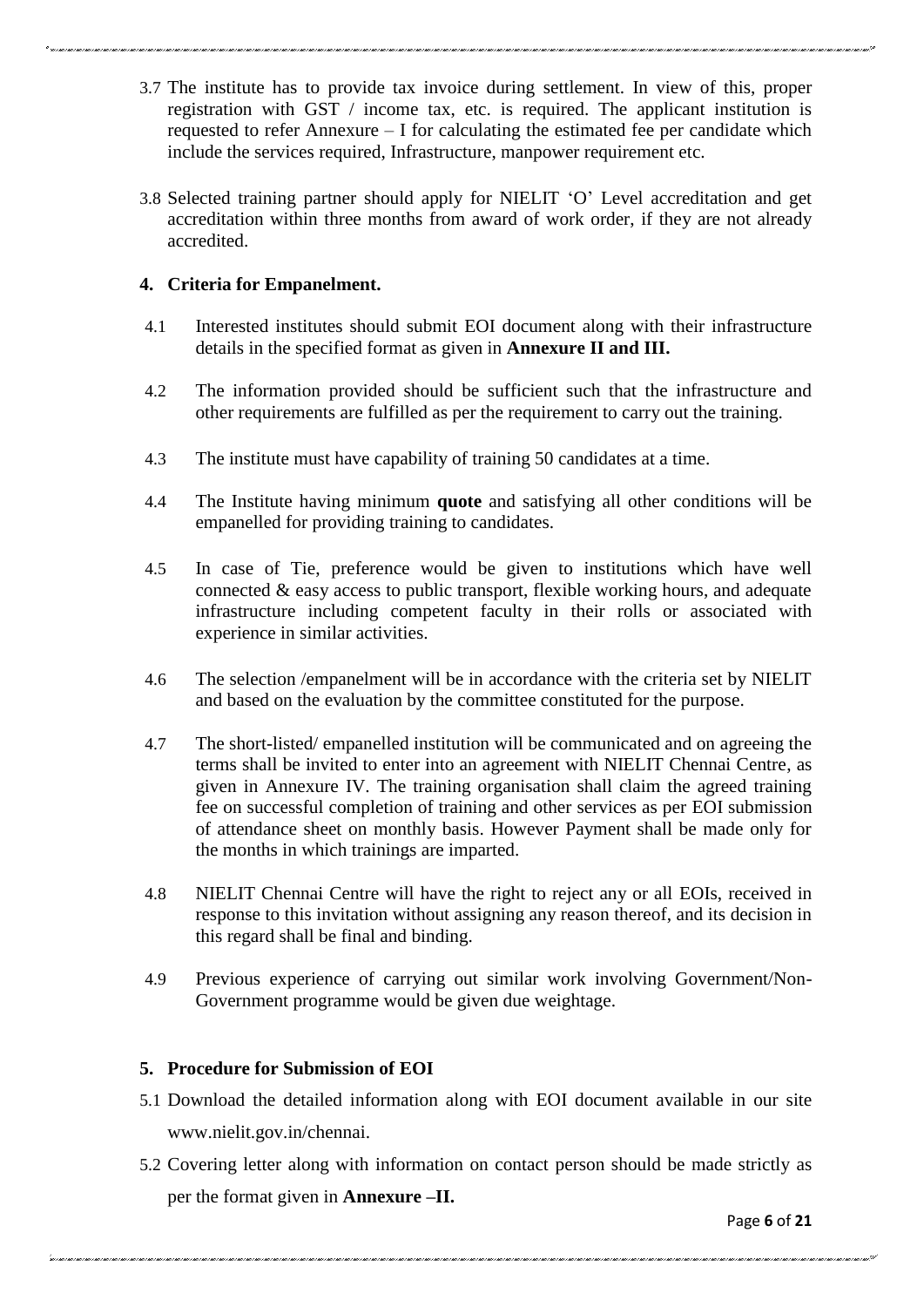- 5.3 Provide information on infrastructure and other relevant information only in the format provided as **Annexure- III.** Information submitted in other formats/ in complete applications will be rejected.
- 5.4 Attach documentary proof wherever required in support of your claim.
- 5.5 Add as attachment for additional information, if any.

#### **6. GUIDELINES FOR SENDING EOI**

- 6.1 Agency must enclose a covering letter on Agency"s Letter Head while sending the application- **Annexure-II**
- 6.2 The EOI must be sent in sealed cover within the stipulated time. The EOI will be evaluated strictly as per laid down criteria. Therefore, before sending the EOI, the bidder agency must satisfy that they fulfil all the eligibility criteria. The related proof of experience, details of office set-up etc., as asked for, must be enclosed/ detailed out for evaluating the EOI.
- 6.3 The details must be furnished as per formats enclosed in this document and strictly as per serial order. The information intended to be supplied should be furnished in such a manner that the same satisfies the need/requirement of EOI under various heads and is self-explanatory. In case desired documents/proof is not enclosed/not in proper order, the EOI shall be rejected and no clarification/enquiry will be sought/made.
- 6.4 The last date of receiving the EOIs shall be adhered strictly. EOIs received after the last date will not be considered and no further action will be taken on such EOIs. However, if the last date is declared as holiday, the next working day on which office is opened will be treated as the last date of receiving the EOIs. The EOIs should be physically received in the office at NIELIT Chennai Centre.
- *6.5* The envelopes should be super scribed with *"EOI for Empanelment of Training Institutes for NIELIT O Level – Tamil Nadu, Telangana & Puducherry "*
- 6.6 The applicant submitting their EOI would be responsible for all of its expenses, costs and risks incurred towards preparation and submission of their EOI, NIELIT shall, in no case, be responsible or liable for any such costs whatsoever, regardless of the outcome of the process.

## **7. Validity of EOI Submitted**

The EOI submitted by the applicant shall remain valid for a period of 60 days after the closing date (deadline) for submission of EOI. EOI valid for shorter period may be rejected as non-responsive. NIELIT may solicit the applicants" consent to an extension of EOI validity (without any modification in the EOI).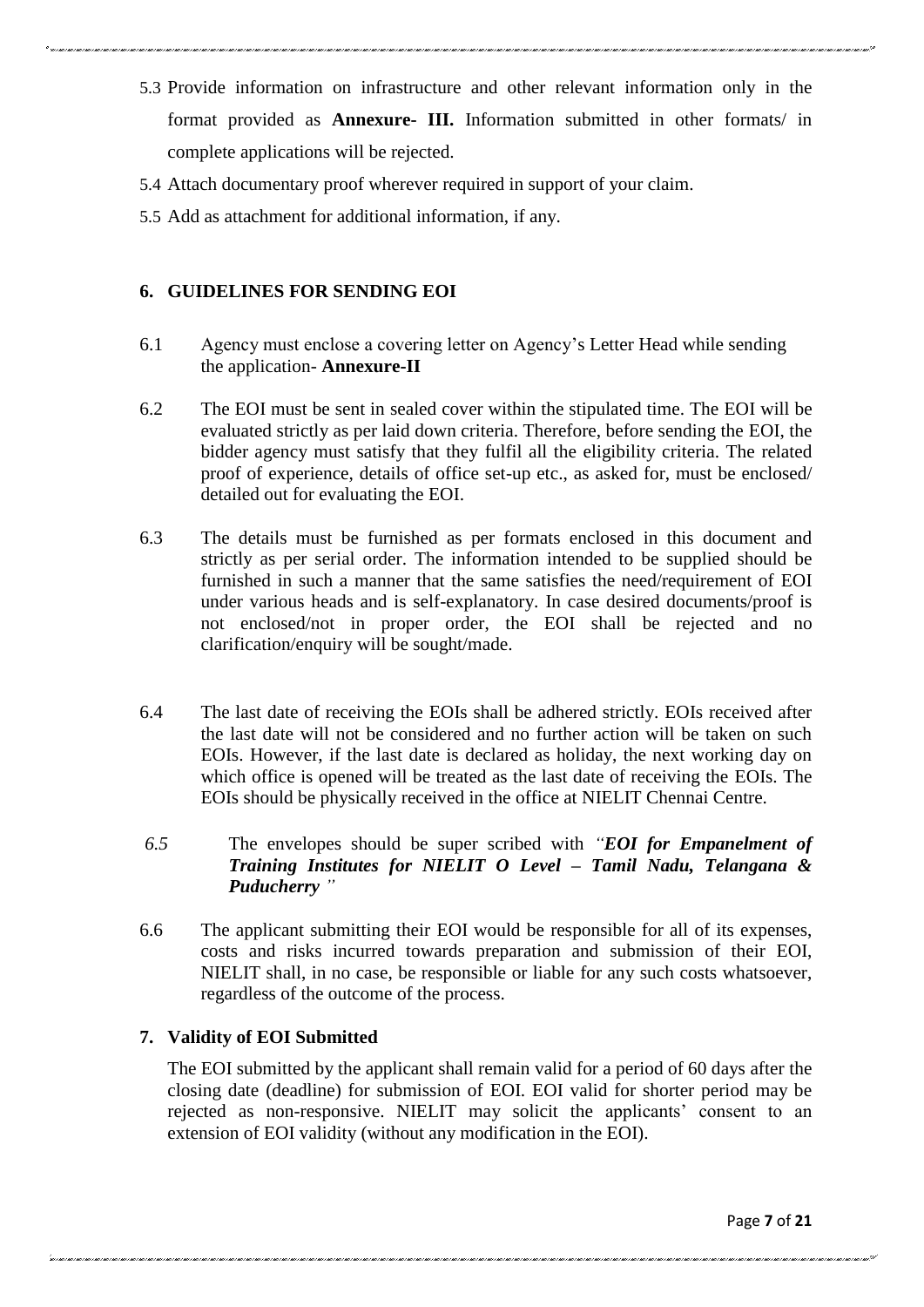# **8. Disclaimer**

- 8.1 The information submitted in response to this EOI may be subject to public release (as per RTI norms). Therefore, do not include proprietary or confidential business information in your response. Applicants responding to this invitation assume the risk of public disclosure if confidential information is included.
- 8.2 This EOI enquiry is not to be construed as a commitment by the NIELIT to contract for services and does not entail any commitment on the part of NIELIT, either financial or otherwise. Please be advised that NIELIT will not pay for any information provided as a result of this invitation and will not recognize or reimburse any cost associated with any EOI submission.
- 8.3 NIELIT reserves the right to accept or reject any or all EOI without incurring any obligation to inform the affected applicant(s) of the reasons. Also reserves the right to cancel the EOI without assigning any reason thereof.
- 8.4 At any time prior to deadline for submission of EOIs, NIELIT may, for any reason, modify the EOI document. The amendment document shall be notified through website and such amendments shall be binding on them.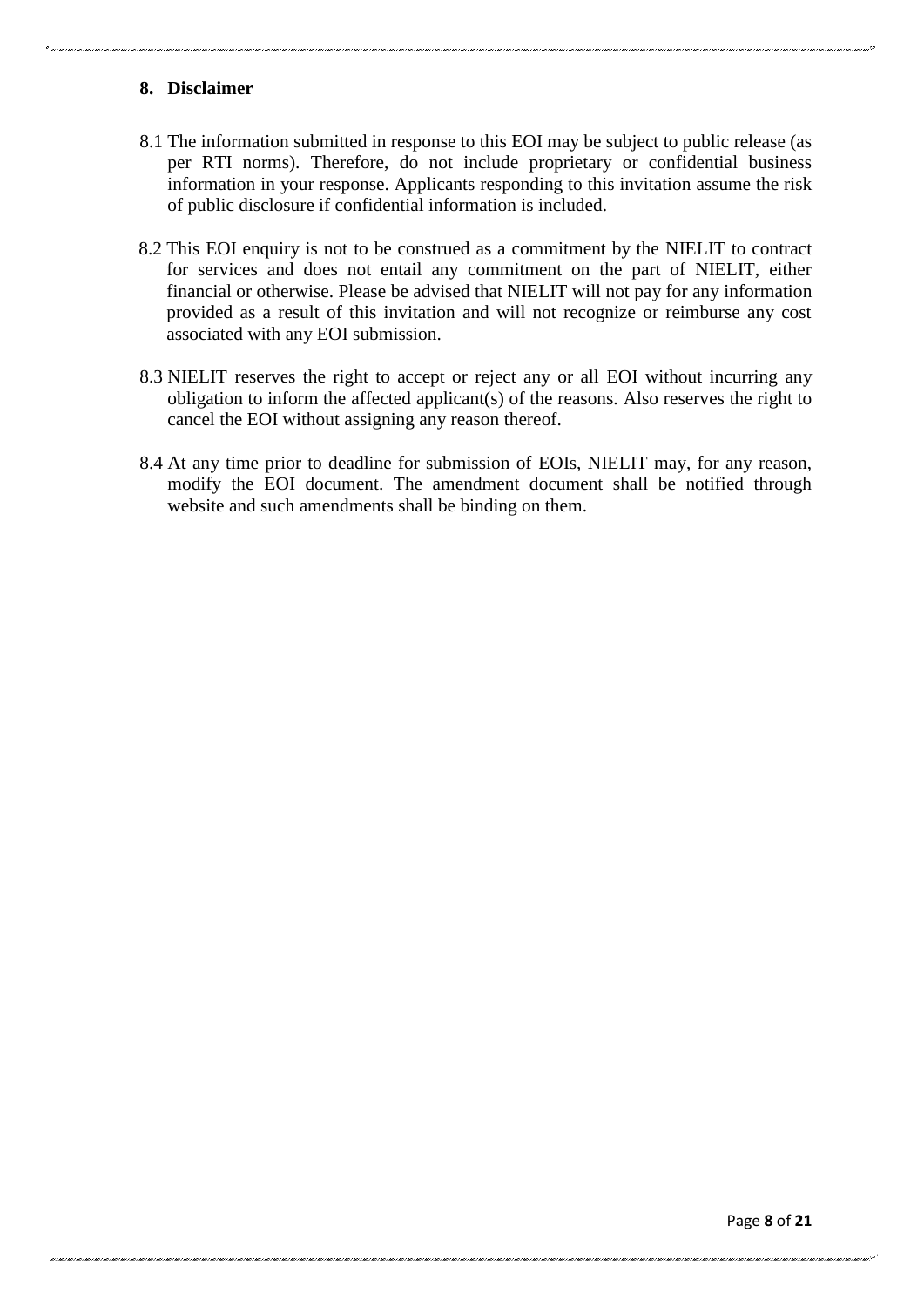#### **Annexure-I** About the Project

# **A. Project Objective**

The objective of this program is to conduct NIELIT 'O' Level training programs for the SC/ST Job seekers.

# **B. Faculty Qualification & Experience Requirement:**

|                        | <b>Competent Faculty</b><br><i><b>Qualification</b></i>                                                            | <i>Experience</i>                 | <b>Supporting Faculty</b><br><i><b>Qualification</b></i> | <i>Experience</i>                             | <b>Ratio of</b><br><b>Full Time</b><br>to Part<br><b>Time</b><br><b>Faculty</b> | <b>Ratio of</b><br>Full Time +<br><b>Part Time</b><br><b>Faculty</b> to<br><b>Students</b> |
|------------------------|--------------------------------------------------------------------------------------------------------------------|-----------------------------------|----------------------------------------------------------|-----------------------------------------------|---------------------------------------------------------------------------------|--------------------------------------------------------------------------------------------|
| $\mathbf{O}'$<br>Level | At least a<br><b>B.E/B.TECH</b><br>(Computer)<br>Science) or<br>MCA or M.SC<br>(Computer)<br>Science) 'B'<br>level | Minimum<br>2 years'<br>experience | Graduate<br>with<br>Diploma in<br>Computers              | Minimum<br>one-year<br>relevant<br>experience | Shall be<br>better<br>than $3:1$                                                | Shall be<br>better than<br>3:1                                                             |

Note:

- 1. Centre must have at least three permanent incumbents and have been with the institution for not less than six months.
- 2. Support faculty to assist in Electronics/Computer/Laboratory work, use of application packages and demonstrations.
- 3. Faculty with the higher than the minimum qualification specified for each level with one year experience shall also be considered as an eligible competent faculty.

# **C. Scheduling of Training**

| Sl.no | Course           | Duration | Number of                                                         | Tentative    | Tentative       | Schedule                                                  |
|-------|------------------|----------|-------------------------------------------------------------------|--------------|-----------------|-----------------------------------------------------------|
|       |                  |          | Candidates to                                                     | start date   | Start date      | of                                                        |
|       |                  |          | be trained                                                        | of First     | of Second       | Training                                                  |
|       |                  |          |                                                                   | Semester     | Semester        |                                                           |
|       | NIELIT 'O' LEVEL | 520 Hrs. | $500*$<br>Tamil Nadu - 200<br>Telangana - 200<br>Puducherry - 100 | July<br>2022 | January<br>2023 | Daily 2<br>Hrs / as<br>per<br>mutually<br>agreed<br>terms |

\* This is tentative figure of the number of candidate to be trained. This target may be splitted and awarded among the multiple NIELIT Accredited Institute under the sole discretion of The Director, NIELIT Chennai.

Page **9** of **21**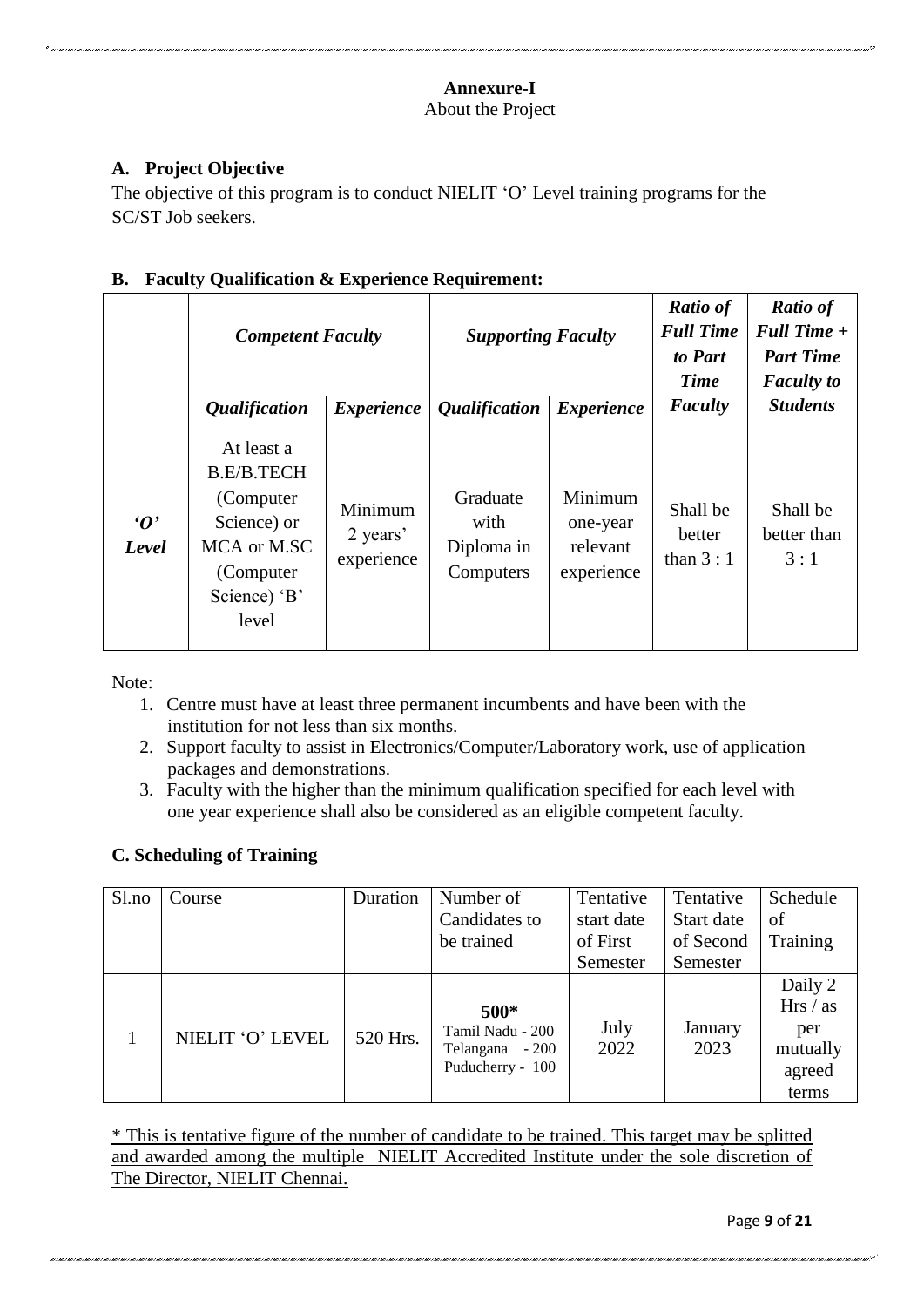# **D. Course material / mode of training**

NIELIT Chennai Centre will provide course material for all programs.

# **E. Course plan – Phase 1**

| Sl.No | Course  | Subjects/Modules                                              |  |
|-------|---------|---------------------------------------------------------------|--|
| 1     | O-Level | Theory: (Each 120 Hrs. Duration, Total: 520 Hrs.)             |  |
|       |         | 1. IT Tools and Network Basics (M1-R5) (120 Hrs.)             |  |
|       |         | 2. Web Designing & Publishing (M2-R5) $(120 \text{ Hrs.})$    |  |
|       |         | 3. Programming and Problem Solving through Python (M3-        |  |
|       |         | $R5)$ (120 Hrs.)                                              |  |
|       |         | 4. Internet of Things and its Applications (M4-R5) (120 Hrs.) |  |
|       |         | <b>Practical:</b>                                             |  |
|       |         | 1. Practical (Based on M1, M2, M3, M4 module syllabus)        |  |
|       |         | $(PR1-R5)$                                                    |  |
|       |         | Project                                                       |  |
|       |         | Project (Based on M1, M2, M3, M4 module syllabus) (PJ1-R5)    |  |

Detailed curriculum/ syllabus available for both courses on request may be downloaded from our website: www.nielit.gov.in

Internal assessment tests shall be conducted periodically on a monthly basis. The final examination shall be conducted by NIELIT.

# **F. Infrastructure**

Minimum availability of Computer and Other Infrastructure required conducting NIELIT 'O' Level Course for the batch of 50 students:

# **Hardware Requirement:**

| Sr. No. | <b>Particulars</b>   |                  |  |
|---------|----------------------|------------------|--|
| 1.      | Processor            | 1 GHz or higher  |  |
| 2.      | <b>RAM</b>           | 4GB or higher    |  |
| 3.      | <b>HDD</b>           | 500 GB or higher |  |
| 4.      | Monitor              | <b>SVGA</b>      |  |
| 5.      | Mouse                | Windows          |  |
|         |                      | compatible       |  |
| 6.      | Keyboard             | Standard         |  |
| 7.      | <b>NIC</b>           | Standard         |  |
| 8.      | <b>Optical Drive</b> | Standard         |  |
| 9.      | Speaker, Mic, Webcam | Standard         |  |
| 10.     | CD/DVD Writer        | Standard         |  |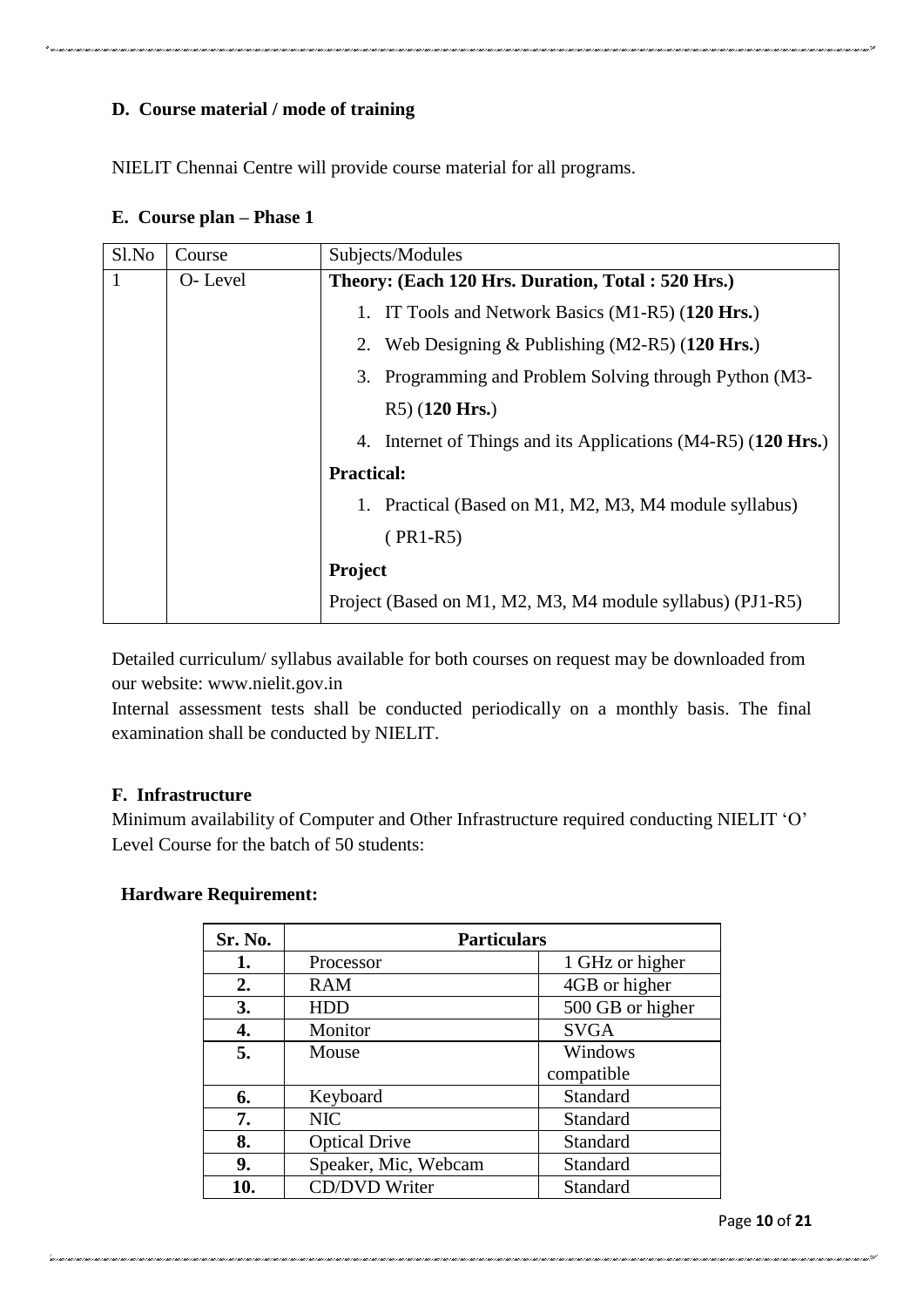| Sr. No. | <b>Particulars</b>                          | Sr. No.  |  |
|---------|---------------------------------------------|----------|--|
| 11.     | Laser printer / Inkjet Printer              | Standard |  |
| 12.     | Dot matrix printer                          | Standard |  |
| 13.     | OHP /LCD Projector                          | Standard |  |
| 14.     | MODEM, DIAL UP/DSL                          | Standard |  |
| 15.     | <b>SCANNER</b>                              | Standard |  |
| 16.     | RJ-45 Connector                             | Standard |  |
| 17.     | Crimping Tools                              | Standard |  |
| 18.     | UTP/STP/Coaxial Fiber<br>Standard           |          |  |
|         | Optic                                       |          |  |
|         | Cables and their connectors                 |          |  |
| 19.     | 8/16 port Hub/Switch                        | Standard |  |
| 20.     | Wi-Fi Router<br>Standard                    |          |  |
| 21.     | Arduino UNO or equivalent board sensors and |          |  |
|         | motors                                      |          |  |

# **Software Requirement:**

| Sr. | <b>Particulars</b>      |                                                       |
|-----|-------------------------|-------------------------------------------------------|
| No. |                         |                                                       |
| 1.  | Operating system        | Linux / Ubuntu 16 or higher                           |
| 2.  | <b>NOS</b>              | Linux                                                 |
| 3.  | <b>SW Packages</b>      | Any relevant word processing/spreadsheet/presentation |
|     |                         | like Libre Office 6.0                                 |
| 4.  | Compilers               | Python                                                |
| 5.  | Antivirus package       | Standard                                              |
| 6.  | Internet and Web        | <b>Standard Browser and Publishing Tools</b>          |
|     | <b>Publishing Tools</b> |                                                       |
| 7.  | IoT                     | Arduino IDE, Any open source tool                     |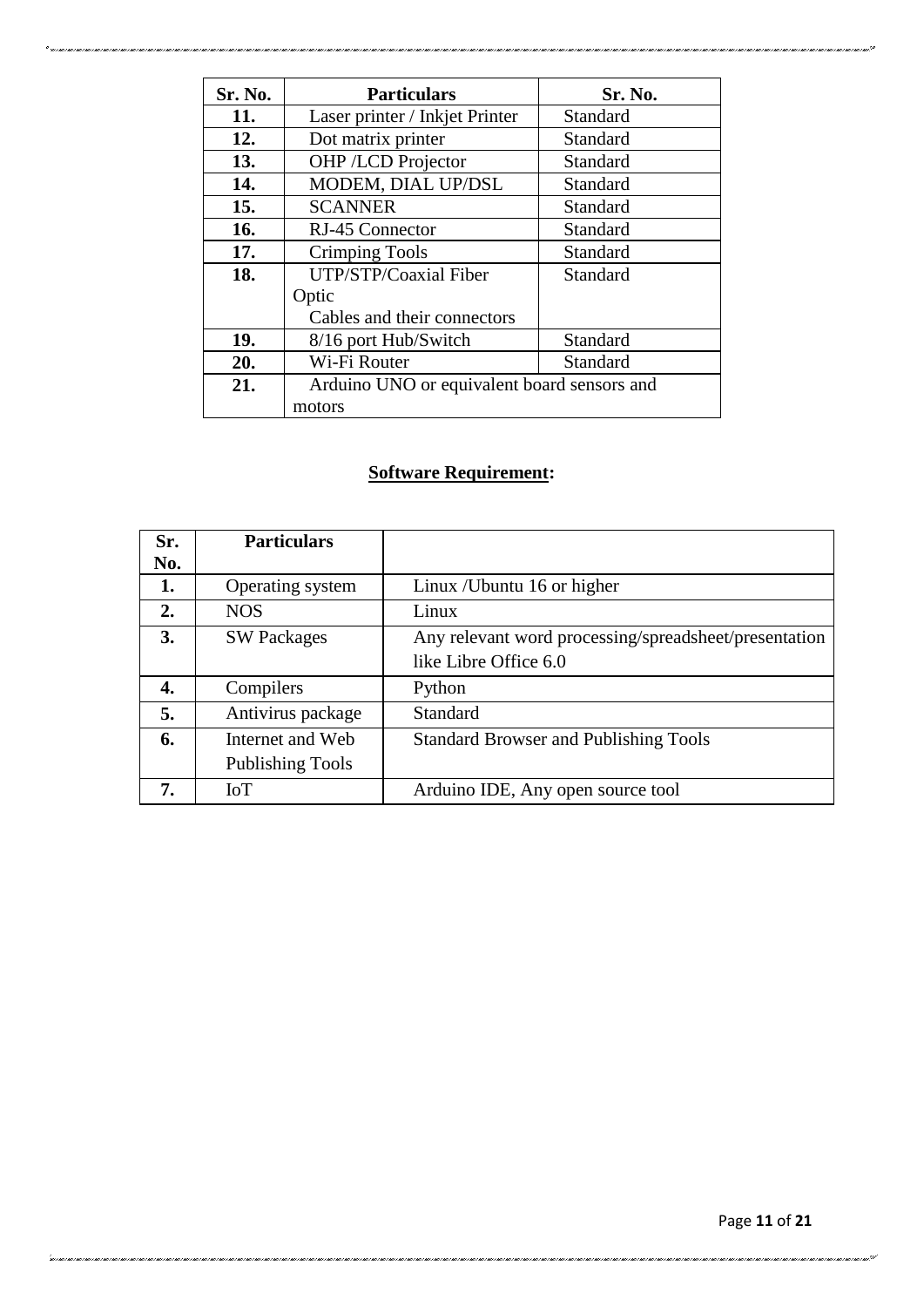# **Annexure -II**

Format for covering letter *(To be submitted on the Letter head of the applicant institution)* Ref: EOI Notification – DC/CHE/ /EOI

To

The Director NIELIT Chennai, ISTE Complex, Opp. to Anna centenary Library, 25, Gandhi Mandapam Road, Chennai – 600025.

# **Subject: EOI for Empanelment of Training Institutes for NIELIT 'O' Level for regions Tamil Nadu / Telangana / Puducherry.**

Dear Sir,

- 1. Having examined the EOI document, we, the undersigned, herewith submit our response to your EOI for Empanelment of Training Institutes under DGE,Govt.India funded Project being implemented by NIELIT Centre Chennai in full conformity with the said EOI document.
- 2. We have read the provisions of the EOI document and confirm that these are acceptable to us. We further declare that additional conditions, variations, deviations, if any, found in our EOI shall not be given effect to.
- 3. We would like to declare that we are not involved in any litigation with any Government in India and we are not under a declaration of ineligibility for corrupt or fraudulent practices.
- 4. We hereby declare that all the information and statements made in this EOI are true and accept that any misrepresentation contained in it may lead to our disqualification.
- 5. We understood that NIELIT Centre is not bound to short-list / accept any proposal received in response to this EOI.
- 6. We understood that Empanelment with NIELIT Centre Chennai does not guarantee that every /any of the applicants shall be invited to bid for, or be awarded a project /assignment.

|    | Information                                                                                                    | Details |
|----|----------------------------------------------------------------------------------------------------------------|---------|
|    | Name of the Contact Person                                                                                     |         |
| 2. | Designation and contact<br>address of the person to whom<br>all references shall be made<br>regarding this EOI |         |
| 3. | Telephone, FAX number                                                                                          |         |
| 4. | Mobile number of the Contact<br>Person, e.mail.                                                                |         |
|    | Corporate website URL                                                                                          |         |

Our correspondence details / authorised person to deal with regard to this EOI is:

We hereby declare that our proposal submitted in response to this EOI is made in good faith and the information contained is true and correct to the best of our knowledge and belief.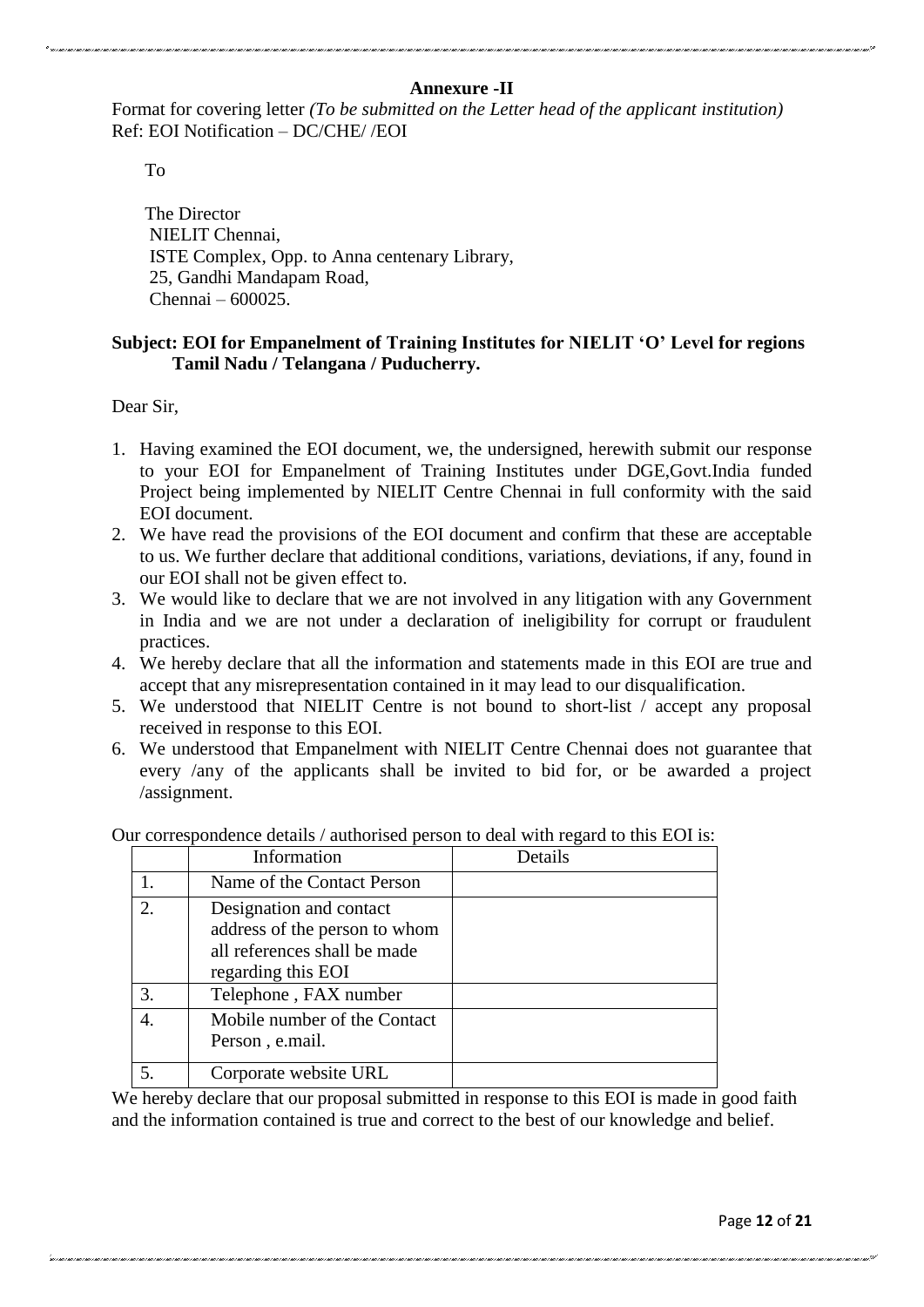Sincerely,

Signature: [Authorised person) Name & Title with seal

Encl: Duly filled Application form.

#### **Annexure –III NIELIT, Chennai Centre**

ISTE Complex, Opp to Anna centenary Campus, 25, Gandhi Mandapam Road, Chennai – 600025

| Sr. No           | <b>Details Required</b>                                                                                                    | <b>Details</b> |
|------------------|----------------------------------------------------------------------------------------------------------------------------|----------------|
| 1.               | NAME OF THE INSTITUTE<br>[where the training will be<br>imported]                                                          |                |
| 2.               | <b>FULL ADDRESS WITH</b><br>PHONE/FAX/E-MAIL [Training<br>Location address]                                                |                |
| 3.               | <b>ACCREDITATION NUMBER</b><br>AND VALIDITY DETAILS<br>[copy of accreditation letter<br>should be enclosed]                | (if available) |
| $\overline{4}$ . | <b>TOTAL NUMBER OF</b><br>CANDIDATES TRAINED IN O<br><b>LEVEL FROM THE</b><br><b>INCEPTION OF YOUR</b><br><b>INSTITUTE</b> |                |
| 5.               | <b>OVERALL PASS</b><br>PERCENTAGE OF THE<br><b>INSTITUTE IN O LEVEL</b>                                                    |                |
| 6.               | NATURE OF ACTIVITY                                                                                                         |                |
| 7.               | <b>COURSES OFFERED AT</b><br><b>PRESENT</b>                                                                                |                |
| 8.               | <b>INFRASTRUCTURE DETAILS</b>                                                                                              |                |
| 9.               | PROXIMITY/NEAR BY<br>TOWNS, TALUK HQ,<br><b>DISTRICT HQ</b>                                                                |                |

Page **13** of **21**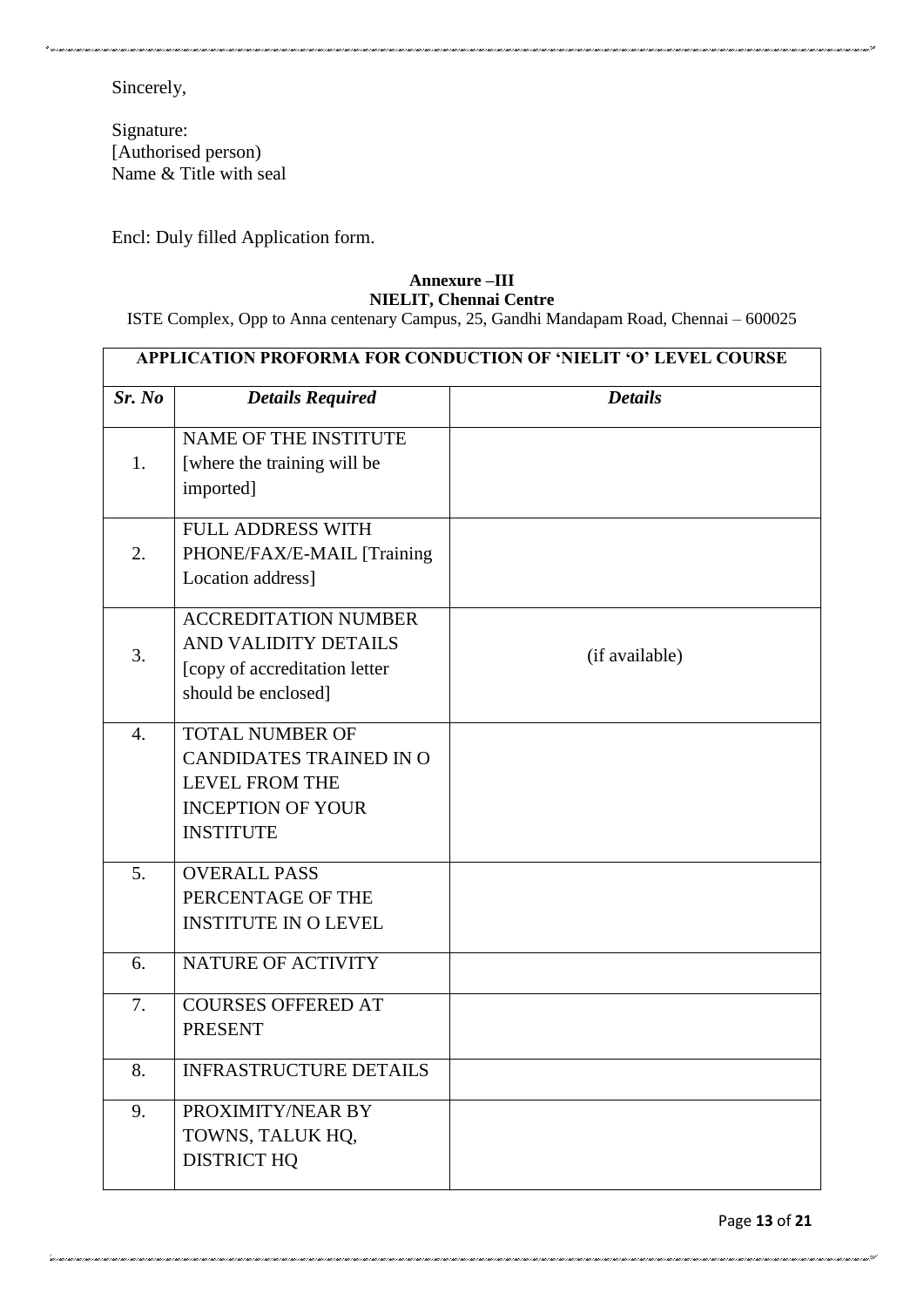|     | MONTH (INCLUDING ALL<br>TAXES)                         | Pl. Quote (In Rs.) |
|-----|--------------------------------------------------------|--------------------|
| 18. | <b>COST PER CANDIDATE PER</b>                          |                    |
|     | <b>COMPUTER AND FACULTY</b>                            |                    |
|     | <b>MAPPING OF YOUR</b><br><b>RESOURCES LIKE</b>        |                    |
|     | <b>LEVEL TRAINING AND</b>                              |                    |
|     | TRAININGS, PROPOSED O                                  |                    |
| 17. | <b>CURRENTLY SCHEDULED</b>                             |                    |
|     | <b>HOLIDAYS &amp; EVENINGS?</b>                        |                    |
|     | THE TRAINING ON                                        |                    |
| 16. | IS IT POSSIBLE TO CONDUCT                              |                    |
|     | <b>LAUNCHED</b>                                        |                    |
|     | PROGRAM CAN BE                                         |                    |
| 15. | DATE FROM WHICH THE                                    |                    |
|     | <b>DESIGNATION</b>                                     |                    |
| 14. | <b>CONTACT PERSON WITH</b>                             |                    |
|     | <b>PROGRAM</b>                                         |                    |
|     | <b>BE SPARED FOR THIS</b>                              |                    |
| 13. | <b>DETAILS OF FACULTY IN</b><br>THE AREA OF IT AND MAY |                    |
|     |                                                        |                    |
|     | <b>METRIC ATTENDANCE</b><br><b>SYSTEM</b>              |                    |
| 12. | <b>AVAILABILITY OF BIO-</b>                            |                    |
|     | <b>GOVT.SCHEMES IF ANY</b>                             |                    |
|     | PROGRAMS CONDUCTED &                                   |                    |
| 11. | <b>DETAILS OF SIMILAR</b>                              |                    |
|     | <b>CONNECTIVITY</b>                                    |                    |
|     | & DETAILS OF INTERNET                                  |                    |
|     | LABORATORIES, COMPUTERS                                |                    |

**Attach documentary proof wherever necessary.**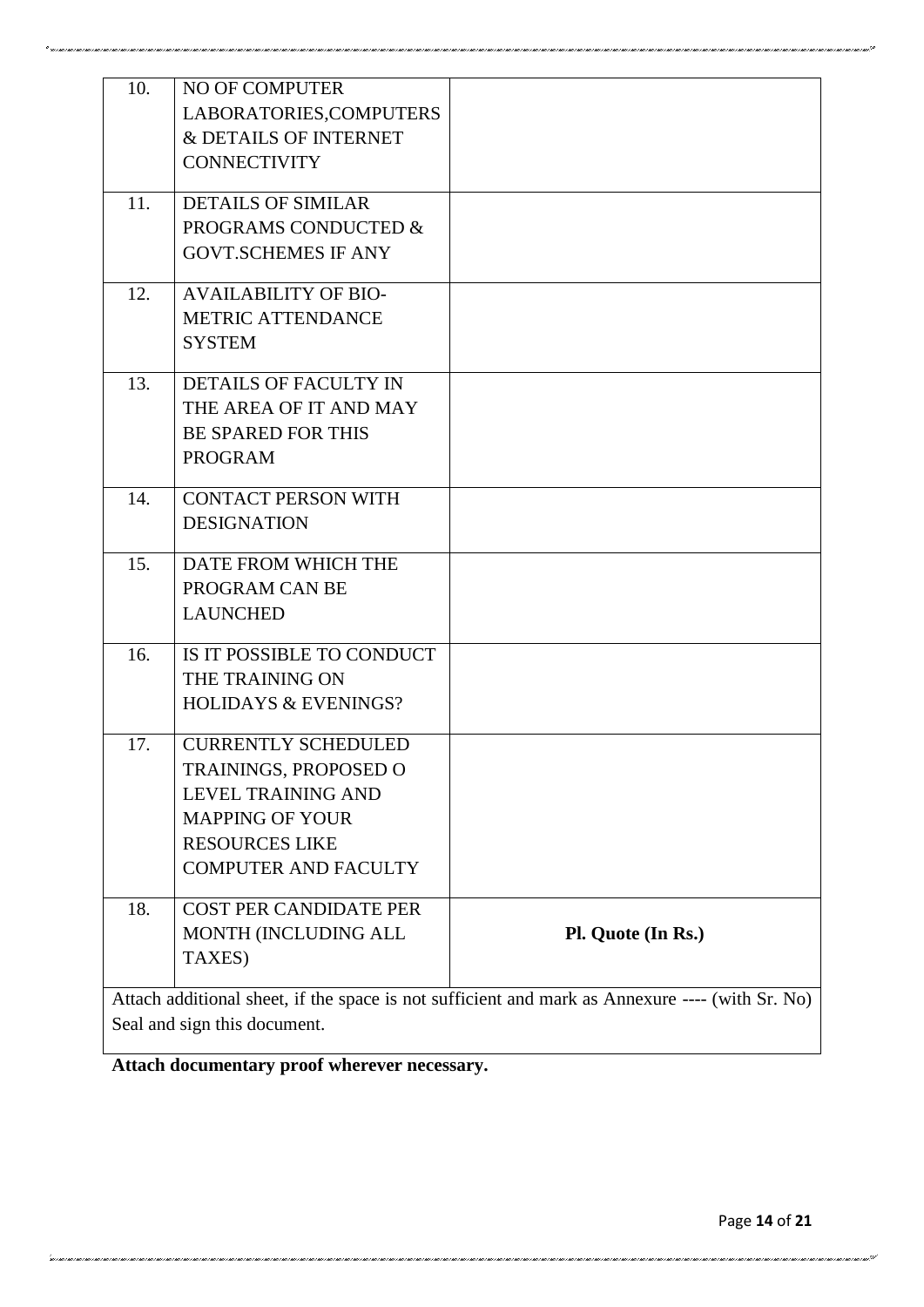# 16. **Details of processing (Fee paid)**

| Amount         | <b>Bank</b> | <b>DD No /UTR No</b> | <b>Dated</b> |
|----------------|-------------|----------------------|--------------|
| <b>Rs.1000</b> |             |                      |              |

#### **DD Should be drawn on a nationalized bank only**

17. Specimen signature of the authorized signatory with Name:

## **18. DECLARATION:**

- (i) I, **\_\_\_\_\_\_\_\_\_\_\_\_\_\_\_\_\_\_** son of **\_\_\_\_\_\_\_\_\_\_\_\_\_\_\_\_\_\_**have read and understood the RULES / GUIDELINES for Conduction NIELIT 'O' Level training program for SC/ST job Seekers and agree to abide by the same.
- (ii) I certify that I am the competent authority, by virtue of the administrative and financial powers vested in me by**\_\_\_\_\_\_\_\_\_\_\_\_\_\_\_\_\_\_\_\_\_\_\_\_\_\_\_\_\_\_\_\_\_\_**to furnish the above information and to undertake the above stated commitment on behalf of my /our institution.
- (iii) I am aware that in case any information given by me is false or misleading, the Institute would be debarred from the conduction of training programs and / or debarred besides being subjected to any other action that may be deemed fit by NIELIT Chennai.
- (iv) I agree to abide by the decisions of the NIELIT Chennai or its designated agencies in respect of my application for permission to conduct NIELIT "O" Level training for SC/ST jobseekers under the above scheme.

Signature :

Name :

Designation :

Seal of the organisation, if any

LIST OF ENCLOSURE:

| <b>SR NO</b> | <b>ANNEXURE NO</b> | CONTENT |
|--------------|--------------------|---------|
|              |                    |         |
|              |                    |         |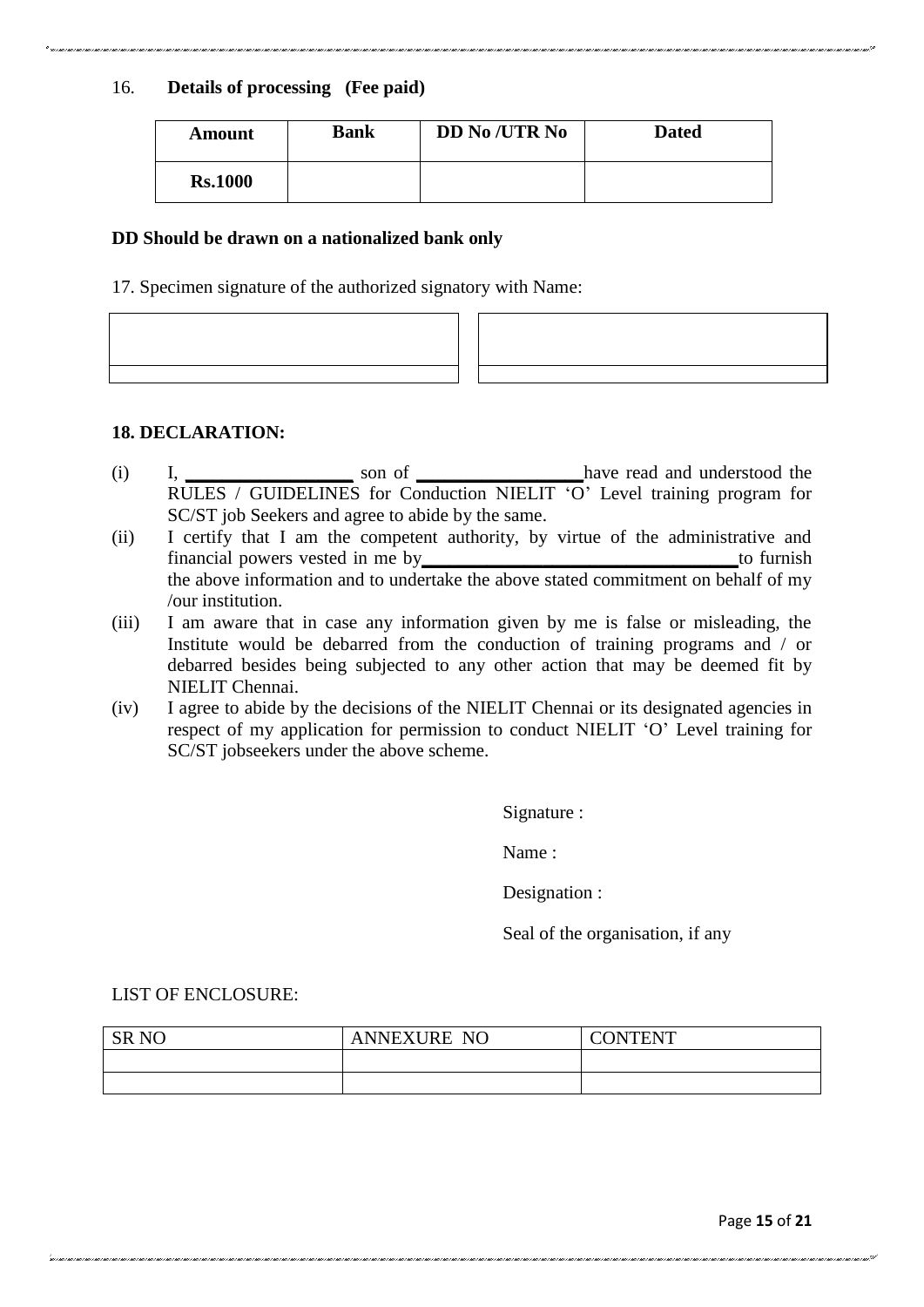# **Annexure- IV**

# **MEMORANDUM OF UNDERSTANDING/AGREEMENT [DRAFT]**

This memorandum of Understanding is made at Chennai, (Tamil Nadu) on this  $xx<sup>th</sup>$  day of xxx month of 2022.

#### **BETWEEN**

**National Institute of Electronics & Information Technology (NIELIT), Chennai Centre, 1 st Floor, ISTE Complex, 25, Gandhi Mandapam Road, Chennai – 600 025, A Centre of NIELIT, New Delhi -** A*n autonomous scientific society under the administrative control of Ministry of Electronics & Information Technology(MeitY), Government of India, New Delhi, registered under the Societies registration Act, 1860 and having its registered office at "Plot No.3, PSP Pocket, Sector-8, Dwaraka, New Delhi" h*ere-in-after referred to as the party of **FIRST PART** (which expression shall, unless it be contrary to the context there of include, its successors, administrators or legal representative's, etc.) represented by its Director.

#### And

XXXXXXXXX (Institution Name) at YYYYYYYYYYY (Address) represented by: XXXXXXXXX (Contact person details, Institution Registration details) and YYYYYYYYYYY (Address) here-in-after referred to as the party of the **SECOND PART**  (which expression shall, unless it be contrary to the context there of include, its successors, administrators or legal representative"s, etc.) represented by its Director**.**

WHEREAS the party of the FIRST PART is engaged in the training of Computer Hardware/Software (Tick the appropriate) and conduction and/or imparting and/or promoting the use of Computer education or providing technical services relating to Computers and for providing training through implementation of the Scheme for imparting NIELIT "O" Level computer training to SC/ST Job Seekers through NIELIT Regional Centers.

WHEREAS Joint Director (Sys), NIELIT HQ, New Delhi has submitted concurrence for conduct of above training program at 22 locations in the country to the Director General of Employment vide letter No.:DGE-V-11011/17/2016-EE-III(S), dated 18.04.2022.

WHEREAS the party of the FIRST PART has agreed to the party of the SECOND PART to conduct the training behalf of the party of the FIRST PART on such terms and conditions as mutually agreed between the parties. The parties of SECOND PART has agreed to strictly follow the rules and regulations, procedure, terms and conditions and guidelines of DGE and NIELIT from time to time organizing and implementing NIELIT O level training program.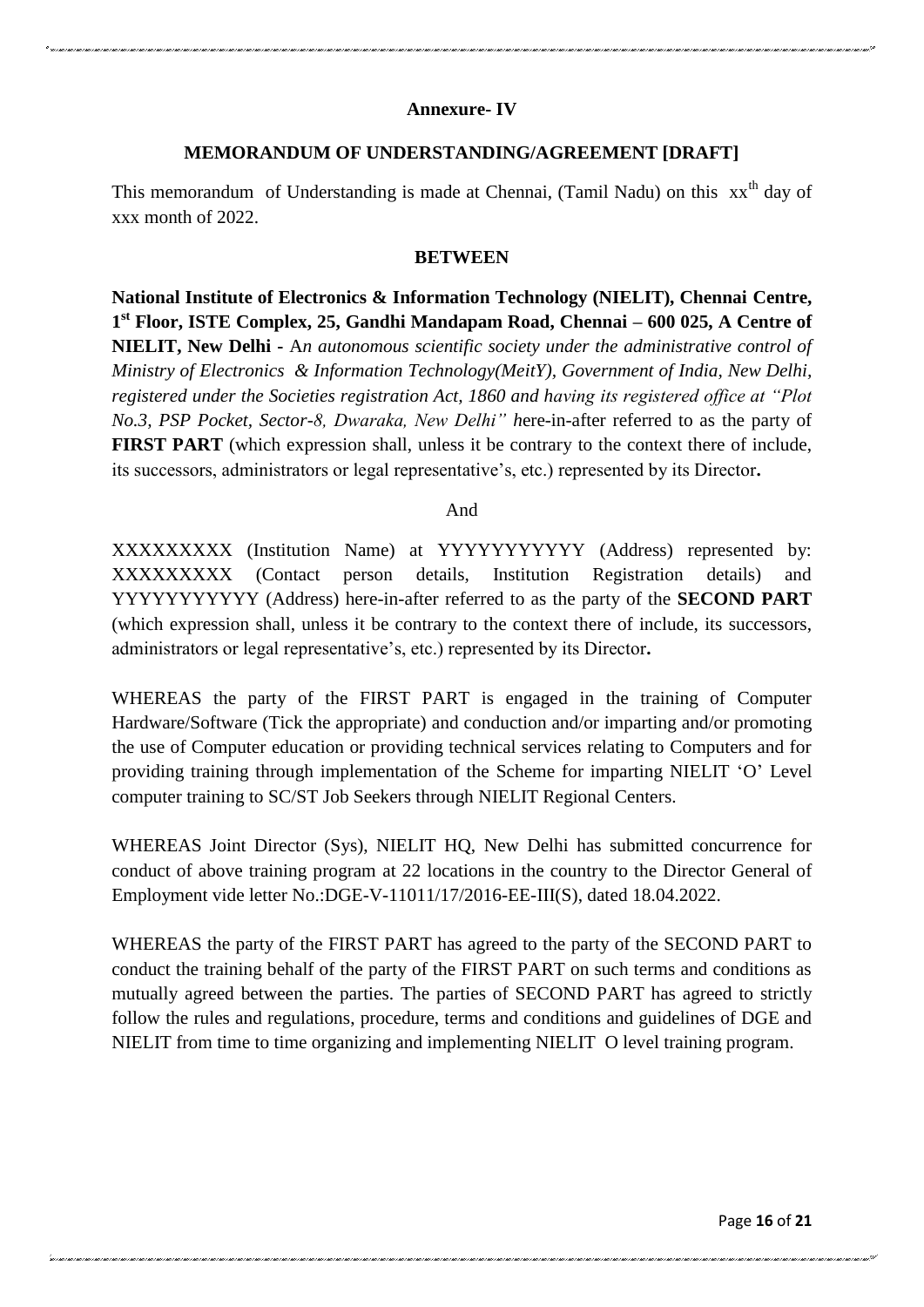# **NOW IT IS HERE BY AGREED UPON BETWEEN THE PARTIES AS FOLLOWS:**

- 1. The party of the SECOND PART shall conduct NIELIT "O" Level course for SC/ST jobseeker candidate as per the guidelines NIELIT Scheme on NIELIT 'O' Level in batches, provided under the party of FIRST PART's exclusive supervision.
- 2. The location for conducting these exclusive training batches shall be known as

# M/s. XXXXXXX

## **Address**

# (Name of the training centre of the party of the SECOND PART)

- 3. The party of the SECOND PART shall bear all the expenditure relating to establishment of required infrastructure to conduct this training program
- 4. The NIELIT "O" Level training shall be imparted strictly as per the schedule and module prescribed by party of FIRST PART. However the party of the SECOND PART may suggest schedule changes, which may be considered and accepted by the party of the FIRST PART, is in incorporated.
- 5. The party of the SECOND PART shall provide the required training infrastructure including equipment, furniture, library, toilet, air-condition, UPS, Diesel Generator set, drinking water, projector, and other teaching aids etc. in accordance with standards, norms and suggestion of NIELIT. Infrastructure of the party of SECOND PART will be open to inspection and screening initially and periodically by the party of the FIRST PART and DGE as and when required.
- 6. The party of the SECOND PART shall provide furnished class rooms of sufficient size and computers in 1:1 ratio of candidates to computer for each batch of allocated candidates.
- 7. The party of the SECOND PART shall provide sufficient computer/ practical time and make available reference books and other reading materials to the candidates.
- 8. The party of the SECOND PART shall regularly, strictly on last day of each month communicate the complete information regarding the performance of the candidates of FIRST PART to enable them ask to evaluate quality norms.
- 9. The party of the SECOND PART has agreed to submit monthly claims for reimbursement of training charges with Attendance Report, Lesson Planning and Progress Report of the candidates, latest by 1st day of every month. Also the scanned copy of the attendance report needs to be mailed 01st day of every month.
- 10. The party of the FIRST PART be entitled to the evaluate the centre performance and standard facilities by the party of the SECOND PART from time to time and shall also have the right to demand correction/ up gradation, if any degradation of standard of norms, prescribed are noticed during such evaluation. This evaluation may be carried by DGE/ NIELIT or NCSC for SC/STs or representative.
- 11. The party of the SECOND PART shall ensure/ facilitate the timely submission of the registration and examination forms as per the schedule of NIELIT Society.
	- a) It is specifically agreed by the party of the SECOND PART that it shall not accept the registration and examination forms through online if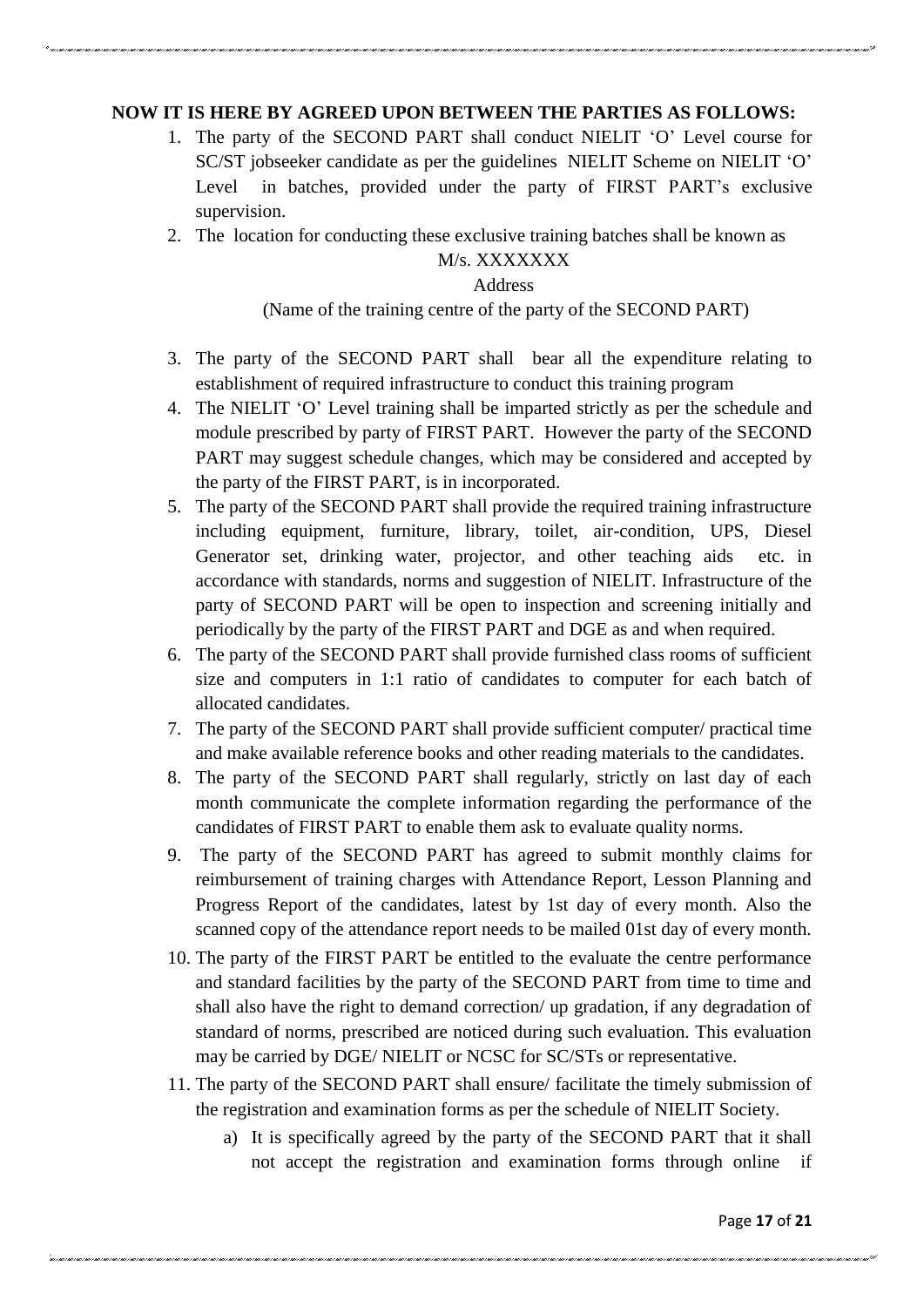submitted after the due date fixed by the party of the FIRST PART in any manner.

- b) The conduct of examination, practical  $\&$  all exam related activities shall be strictly as per the guidelines mentioned by DGE and NIELIT Scheme.
- 12. It is agreed by the party of SECOND PART that it shall submit the list of candidates/students of subject course along with the residential addresses mobile/telephone number of the said candidates/students to the party of FIRST PART within 8 days after completion of registration process.
- 13. NIELIT shall award the certificate to all candidates, who successfully complete the course, submission of project and qualify the examination as per the NIELIT O Level scheme. After confirmation that the registration and examination related fees is paid in full by the particular candidate/ student of the subject course to the party of FIRST PART if applicable.
- 14. The party of the SECOND PART shall appoint authorized staff to co-ordinate with party of the FIRST PART, and shall act as a nodal coordinator of the SECOND PART. The party of the FIRST PART also appoints a coordinator for interacting with the party of the SECOND PART.
- 15. The faculty Charges and all other operational expenses shall be borne by the party of the SECOND PART.
- 16. The party of the SECOND PART has agreed to ensure that admission of students to the program is done by the concerned Sub Regional Employment Officer of National Carrier Service Centre for SC/ST as Instructed by DGE including following parameters.
	- a. Qualification: 10+2 pass
	- b. Age Limit: Between 18 to 30 Years.
- 17. If the party of SECOND PART fails to obey/ follow/ implement the instructions/ orders of the party of FIRST PART/ NIELIT. National Carrier Service Centre for SC/ST of DGE, from time to time, regarding the conduction and maintaining the quality of this SC/ST jobseekers program on NIELIT "O" Level the party of the FIRST PART have all the rights to forfeit the professional charges payable to party of SECOND PART and work order of the party of SECOND PART shall be cancelled.
- 18. Candidate Attendance should be in register and Bio metric systems.
- 19. The Institute shall be provide at least 75% placement in coordination with local Employer / entrepreneurs. The local Employer / entrepreneurs must be registered in NCS portal.
- 20. Institute shall carry out career guidance and motivational class for the students every month.
- 21. The stipendiary support of Rs.1000/- per month per trainee is to be paid to all the trainees undergoing the training subject to the condition of 80% attendance to motivate them for completing the course and disbursed through DBT payment method.
- 22. The party of SECOND PART shall regularly submit the claims for reimbursement of infrastructure charges to NIELIT CHENNAI. The GOI, DGE Will in no way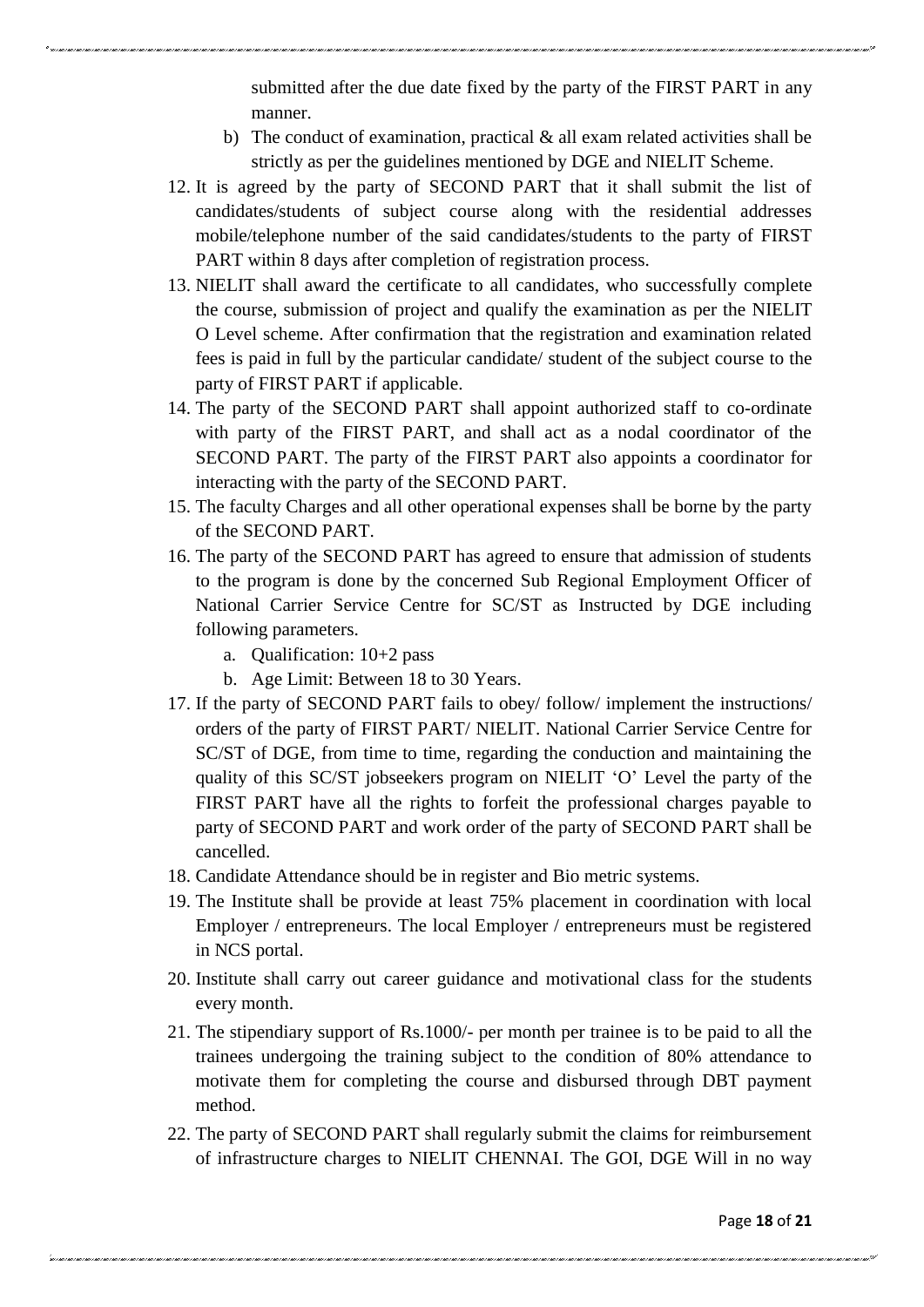have liability of any kind in case any dispute arises between the party of the FIRST PART and the SECOND PART

- 23. The party of the FIRST PART shall bear one time registration, examination fee and cost of exam form to all candidates. In case the candidates failed to clear the modules in first appearance, the party of the FIRST PART and the SECOND PART shall provide guidance for the subsequent appearances .The examination fee for such appearance or any other financial burden, which will be borne by the candidate him/herself.
- 24. The party of the SECOND PART agrees that no fee / fees in any form will be collected from the candidates.
- 25. The party of the FIRST PART reserves its rights to claim damages and cancel authorization of the party of the SECOND PART, if the party of the SECOND PART fails to follow the terms and conditions or guidelines.
- 26. The party of the SECOND PART shall not represent or hold itself as an agent of NIELIT/NIELIT CHENNAI.
- 27. The party of the SECOND PART shall be fully responsible for any liability whatsoever, arising out of its own failure to provide infrastructure to conduct the course, in accordance to the prescribed guidelines of the party of the FIRST PART, The party of the SECOND PART agrees to pay on behalf of the party of the FIRST PART, if any such liability is burdened on the party of the FIRST PART.

#### **Payment Terms:**

In consideration of the services offered by the party of the SECOND PART for this training, its shall be entitled for the cost towards providing infrastructure per candidate per month for one year period from the date of start of the course is as per row number of 18 of Annexure – III. This will be paid on monthly basis on production of attendance & complying with the terms and conditions of EOI.

# **Tenure /Renewal of the MoU:**

This MoU shall come into force when duly signed by the representatives of both the parties and shall be valid for a period of 1 (One) Year from the date of such signing. On the expiry of One Year, parties hereto shall be entitled to renew by mutual consent on such terms as may be then be agreed upon. If not renewed, SECOND PARTY shall be entitled to stop conducting the training program for the candidates in this scheme. Before such action, both the parties shall ensure that the Courses already started are fully completed, examination conducted.

# **Modifications:**

This MoU can only be modified or altered only on written MoU signed by the both parties.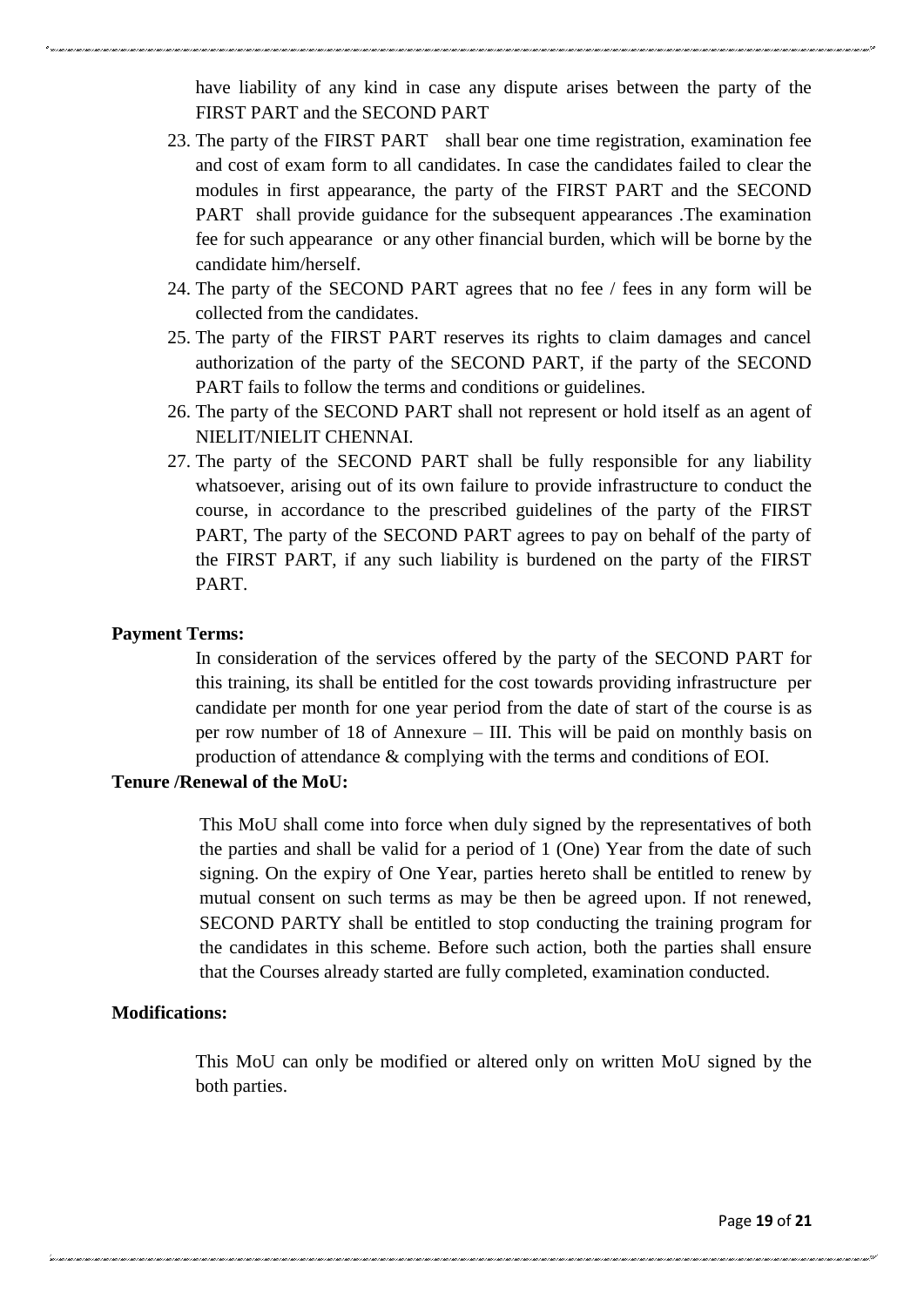#### **Breach of Terms of this MoU:**

If either party commits breach of any of the terms of this MoU, the other party may bring the fact of breach to the notice of the former and the former shall immediately take steps to rectify the breach and in case the party fails to do so and the breach continues for a period of 1 Month, the aggrieved party may treat this MoU as repudiated by the other party and forthwith serve a notice of termination and the aggrieved party will have the right to claim from the other party the damages in respect of losses already sustained by him for the unexpired period of the MoU on account of such termination of the MoU. The MoU will automatically be terminated within 1 month after the receipt of such notice, subject to the liability and arbitration clause.

In case of any such termination of this MoU, in the middle of a Course, which has already been started, both the parties should take sufficient steps so as to complete the Course, already started. Termination of the MoU should be implemented in such a way that the future of the students/trainees is not affected by the termination. In case of such termination of the MoU, both the parties shall ensure that the Courses already started are fully completed and examination conducted.

If any dispute or difference arising out of this agreement or in connection with this agreement to the sole arbitration of an arbitrator to be appointed by the Director General , NIELIT Society. Arbitration proceedings shall be held at NIELIT Society , Plot No 3, PSP Pocket, Sector 8 Dwarka, New Delhi – 110 077.

## **Jurisdiction:**

This MoU shall be governed by the Laws of Indian Union in force. Both the parties here in agree that all disputes between them shall be subject to the jurisdiction of courts in Chennai, Tamil Nadu.

#### **Arbitration or Mediation:**

In WITNESS WHEREOF, the parties hereto have caused this MoU to be executed in duplicate on the day and the year first above written. Hence this Memorandum of Understanding.

In WITNESS WHERE OF, the representatives of the parties in this MoU being duly authorized have here into set their hands and have executed these presents this.